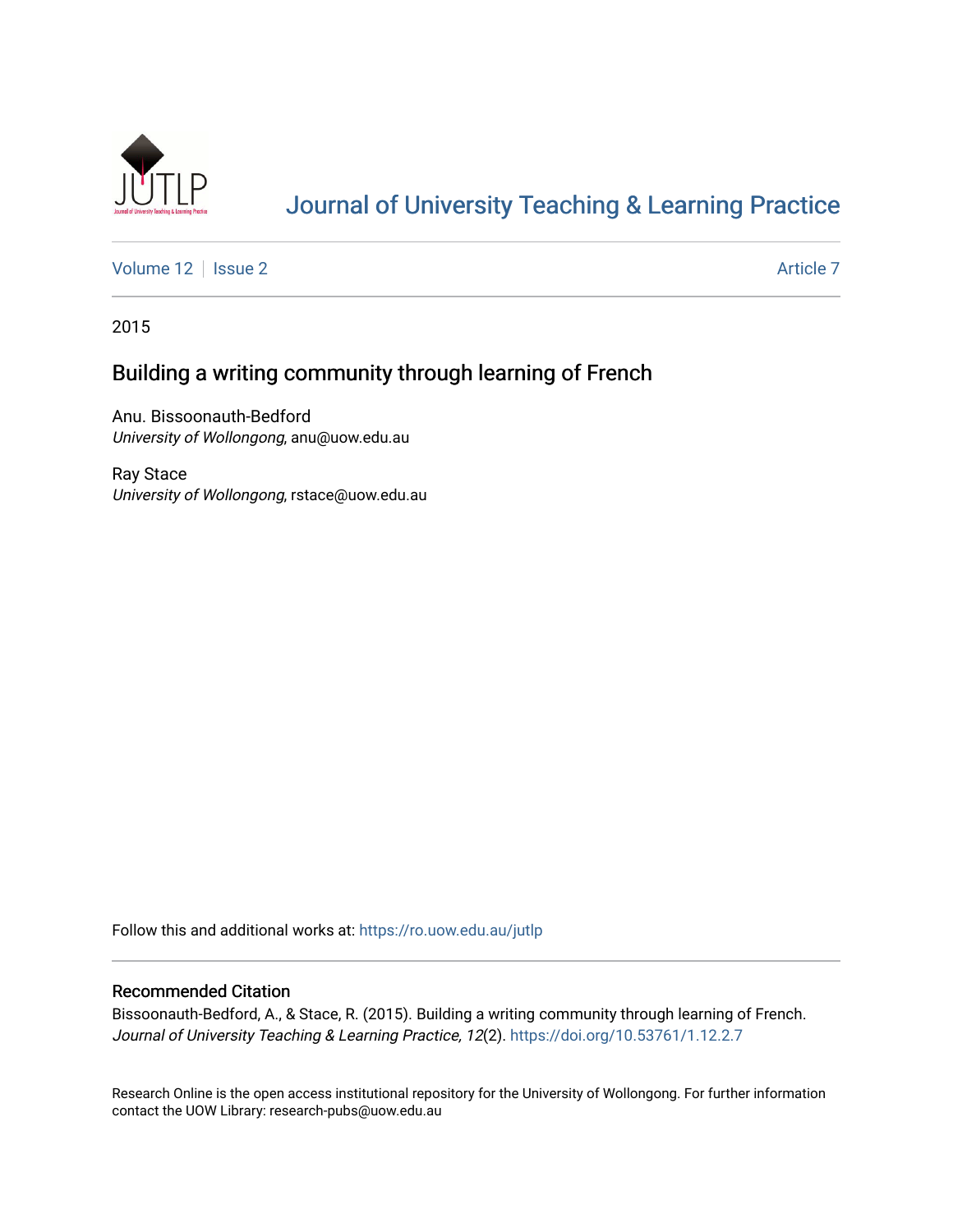## Building a writing community through learning of French

## Abstract

This paper reports on a pilot study designed to develop writing proficiency in French via collaborative writing activities at intermediate level at the University of Wollongong in Australia. Twenty four students in the final year of French studies program took part in this innovative approach which integrates multimodal functionality of the e-learning platform combined with face to face interaction and discussions. Methodology draws on educational practice influenced by a socio-constructivist approach, and particularly on the importance of relevant meaningful tasks in the target language as well as 'constructively aligned' (Biggs, 1999: 11) assessment in language learning. The results show that groups used the online functionality to scaffold their writing skills and that collaborative tasks were perceived as an effective way of consolidating grammar knowledge and enhancing individual literacy skills in the foreign language. Qualitative analysis of students' evaluation of their writing skills at the beginning and the end of the semester shows that group work acts as activator in the meta-learning that was occurring online as well as in the face -to -face discussions resulting in critical reflection in the independent learning process.

## Keywords

collaborative learning, writing community, social constructivism, peer -learning, literacy skills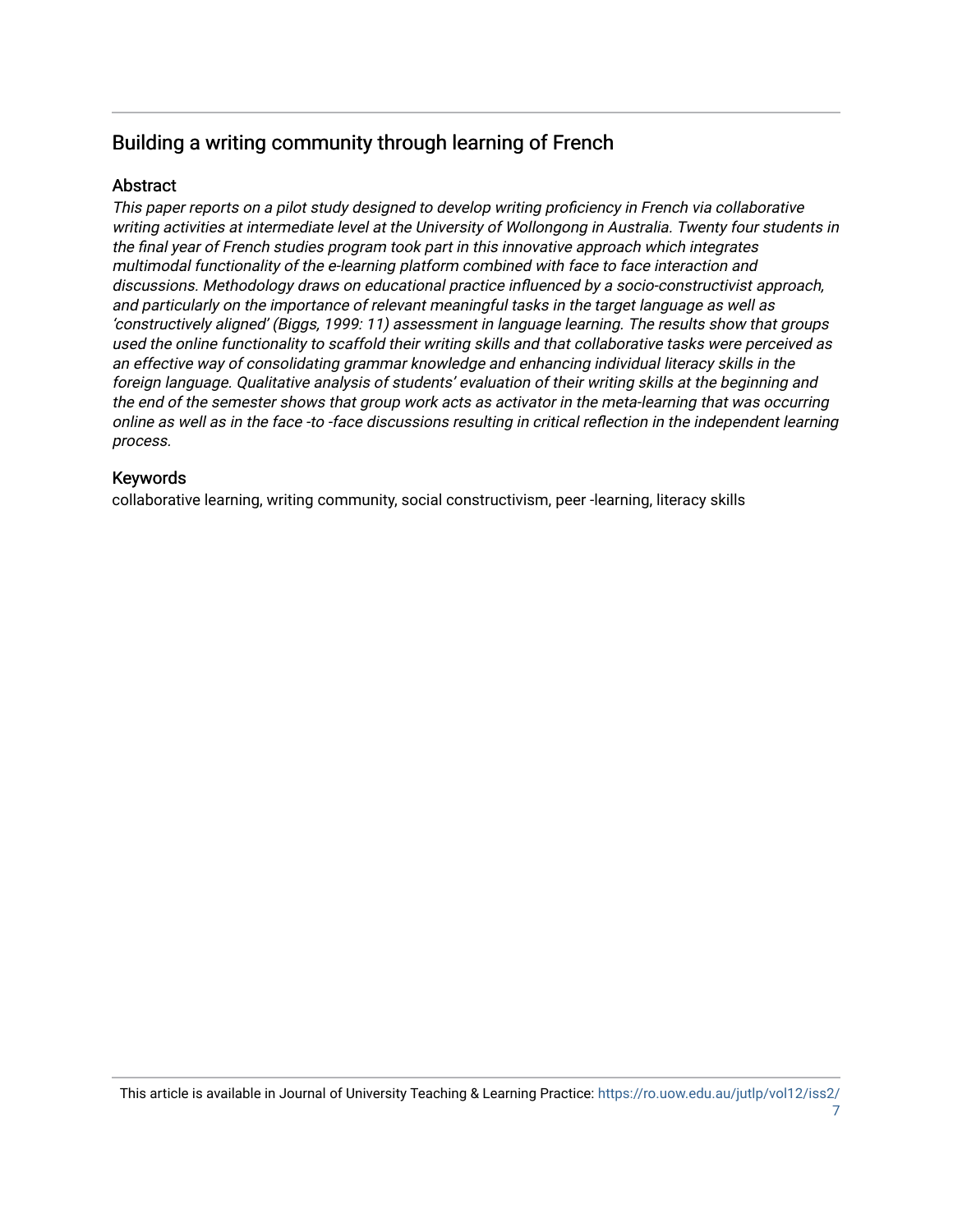

# [Journal of University Teaching & Learning Practice](https://ro.uow.edu.au/jutlp)

[Volume 12](https://ro.uow.edu.au/jutlp/vol12) | [Issue 2](https://ro.uow.edu.au/jutlp/vol12/iss2) Article 7

2015

## Building a writing community through learning of French

Anu. Bissoonauth-Bedford University of Wollongong, anu@uow.edu.au

Ray Stace University of Wollongong, rstace@uow.edu.au

Follow this and additional works at: [https://ro.uow.edu.au/jutlp](https://ro.uow.edu.au/jutlp?utm_source=ro.uow.edu.au%2Fjutlp%2Fvol12%2Fiss2%2F7&utm_medium=PDF&utm_campaign=PDFCoverPages) 

## Recommended Citation

Bissoonauth-Bedford, A., & Stace, R. (2015). Building a writing community through learning of French. Journal of University Teaching & Learning Practice, 12(2). [https://ro.uow.edu.au/jutlp/vol12/iss2/7](https://ro.uow.edu.au/jutlp/vol12/iss2/7?utm_source=ro.uow.edu.au%2Fjutlp%2Fvol12%2Fiss2%2F7&utm_medium=PDF&utm_campaign=PDFCoverPages) 

Research Online is the open access institutional repository for the University of Wollongong. For further information contact the UOW Library: research-pubs@uow.edu.au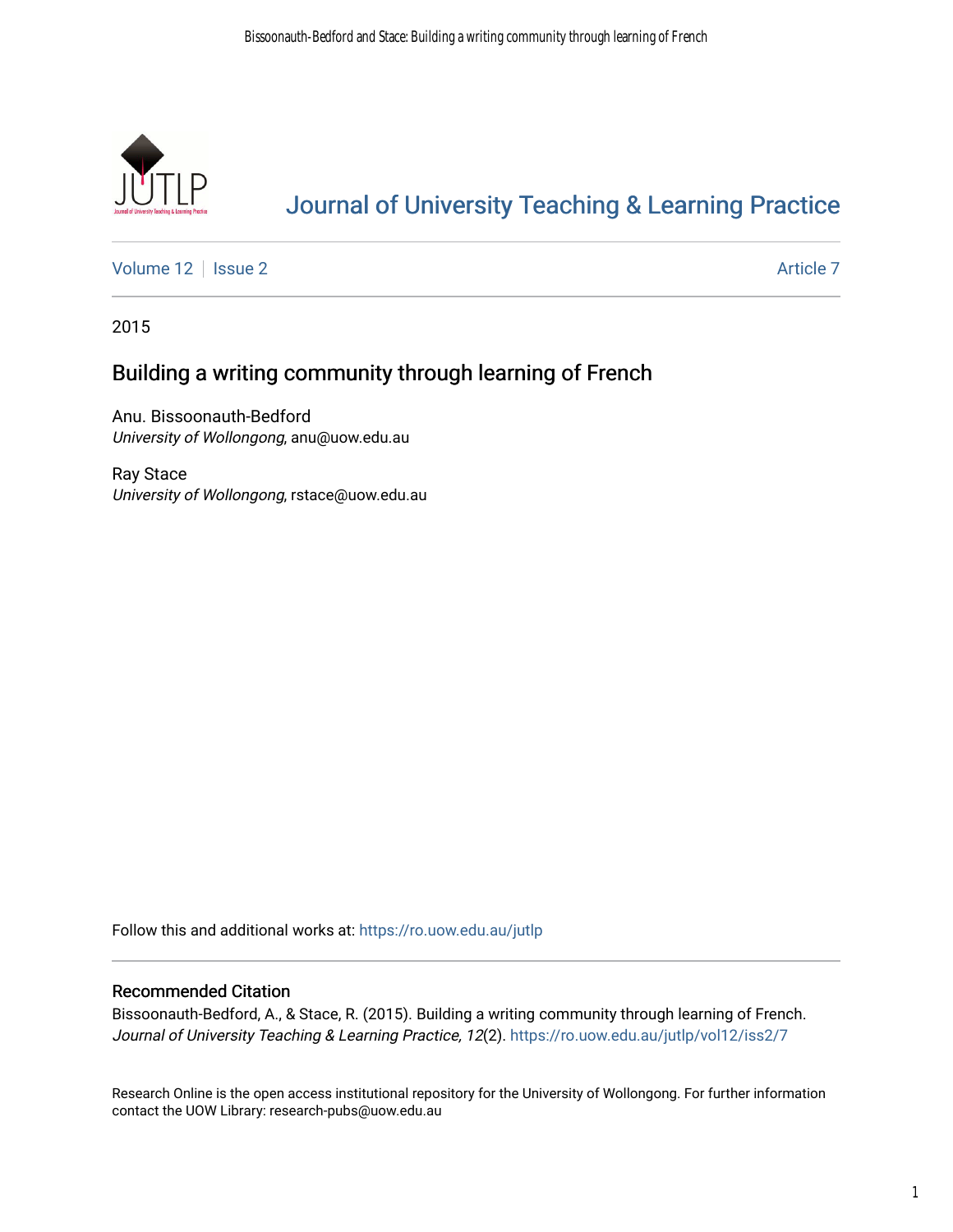## Building a writing community through learning of French

## Abstract

This paper reports on a pilot study designed to develop writing proficiency in French via collaborative writing activities at intermediate level at the University of Wollongong in Australia. Twenty four students in the final year of French studies program took part in this innovative approach which integrates multimodal functionality of the e-learning platform combined with face to face interaction and discussions. Methodology draws on educational practice influenced by a socio-constructivist approach, and particularly on the importance of relevant meaningful tasks in the target language as well as 'constructively aligned' (Biggs, 1999: 11) assessment in language learning. The results show that groups used the online functionality to scaffold their writing skills and that collaborative tasks were perceived as an effective way of consolidating grammar knowledge and enhancing individual literacy skills in the foreign language. Qualitative analysis of students' evaluation of their writing skills at the beginning and the end of the semester shows that group work acts as activator in the meta-learning that was occurring online as well as in the face -to -face discussions resulting in critical reflection in the independent learning process.

## Keywords

collaborative learning, writing community, social constructivism, peer -learning, literacy skills

This article is available in Journal of University Teaching & Learning Practice: [https://ro.uow.edu.au/jutlp/vol12/iss2/](https://ro.uow.edu.au/jutlp/vol12/iss2/7) [7](https://ro.uow.edu.au/jutlp/vol12/iss2/7)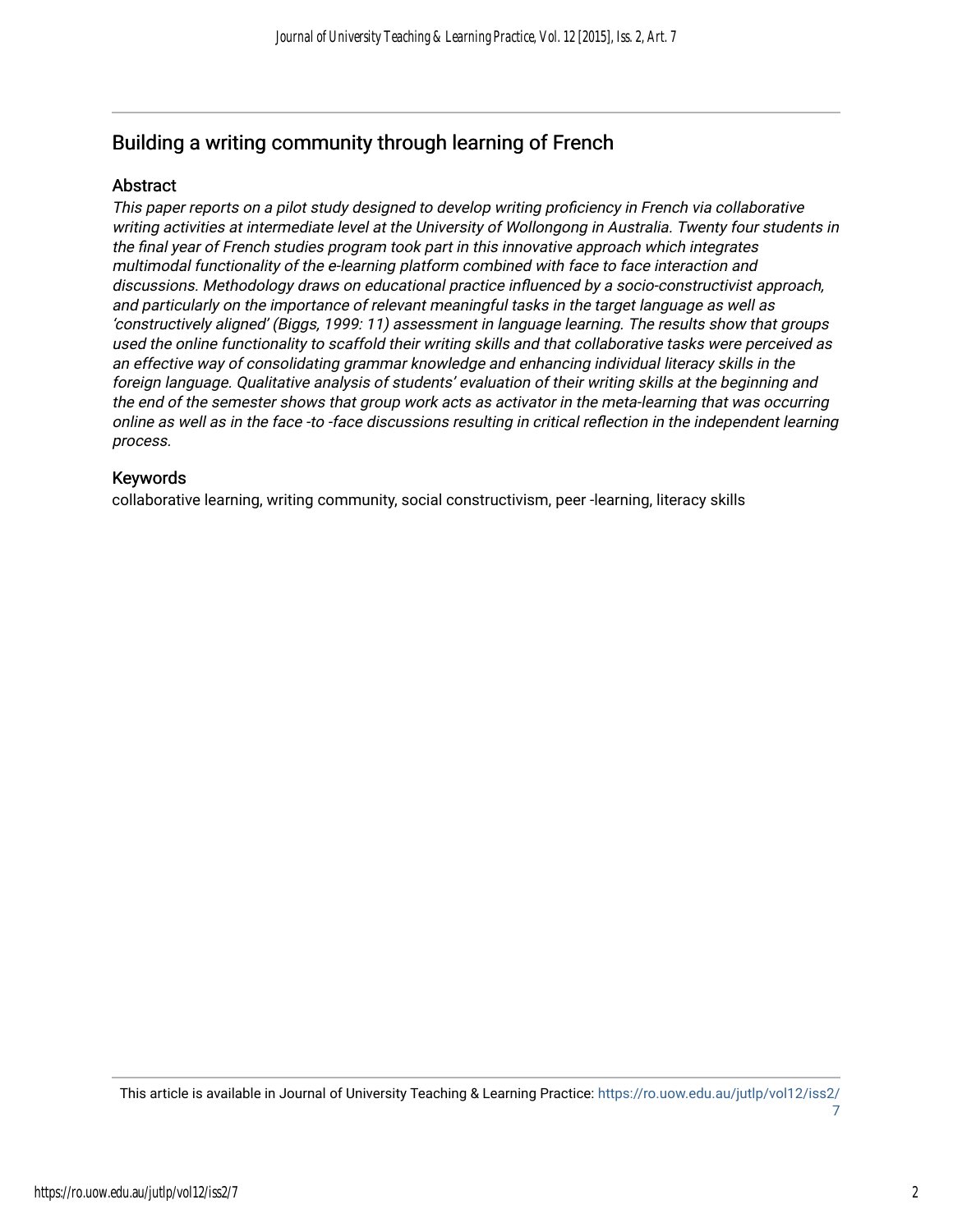## **Building a Writing Community through Learning French**

## **Abstract**

*This paper reports on a pilot study designed to develop writing proficiency in French via collaborative writing activities at intermediate level at the University of Wollongong in Australia. Twenty-four students in the final year of the French-studies program took part in this innovative approach, which integrates the multimodal functionality of the e-learning platform with face-toface interaction and discussions. The methodology draws on educational practice influenced by a socio-constructivist approach, and particularly on the importance of relevant, meaningful tasks in the target language as well as "constructively aligned" (Biggs 1999, p.11) assessment in language-learning. The results show that groups used the online functionality to scaffold their writing skills, and that collaborative tasks were perceived as an effective way of consolidating grammar knowledge and enhancing individual literacy skills in the foreign language. Qualitative analysis of students' evaluation of their writing skills at the beginning and the end of the semester shows that group work acted as an activator in the meta-learning occurring online as well as in the face-to-face discussions, resulting in critical reflection in the independent-learning process.* 

Keywords: collaborative learning, writing community, social constructivism, peer-learning, literacy skills

## **Introduction**

Language enrolments at the University of Wollongong have steadily increased since 2010 with the implementation of a compulsory language component in the Bachelor of International Studies. French and Spanish are among the two most studied languages. The first year of French studies is the entry point to a French major or minor; it assumes no previous knowledge of the language, and students frequently come from various faculties and educational backgrounds with different levels of proficiency, which can vary between zero and five years of language study.

In 2012 the Faculty of Arts reviewed its languages program and, following one of the recommendations, it streamlined face-to-face tuition hours in its undergraduate language provision. This new diet of reduced face-to-face teaching was implemented in 2013. In French, first-year students currently have four hours of weekly face-to-face contact time instead of the previous five. From 2014, second-year students will get three hours of weekly teaching instead of the current four hours. The cascading effect of these changes will affect the next cohort of students, who will arriving in their third year of French studies in 2015 with 16% less face-to-face tuition than their predecessors.

Consequently, the issue of increasing numbers of students with a range of proficiency and varying needs, compounded with limited resources for languages other than Asian languages – which the federal government has deemed "nationally strategic languages" (*The Australian* 5 February 2014) – is challenging us to rethink our approach to teaching and learning. A most appropriate strategy, from our own experience in Australia, has been to effectively integrate communication technologies, such as online forum discussions and blogs, into the first- and second-year French curricula, respectively, to support and enhance the student learning experience (Bissoonauth-Bedford & Stace 2012, Jones & Bissoonauth-Bedford 2008).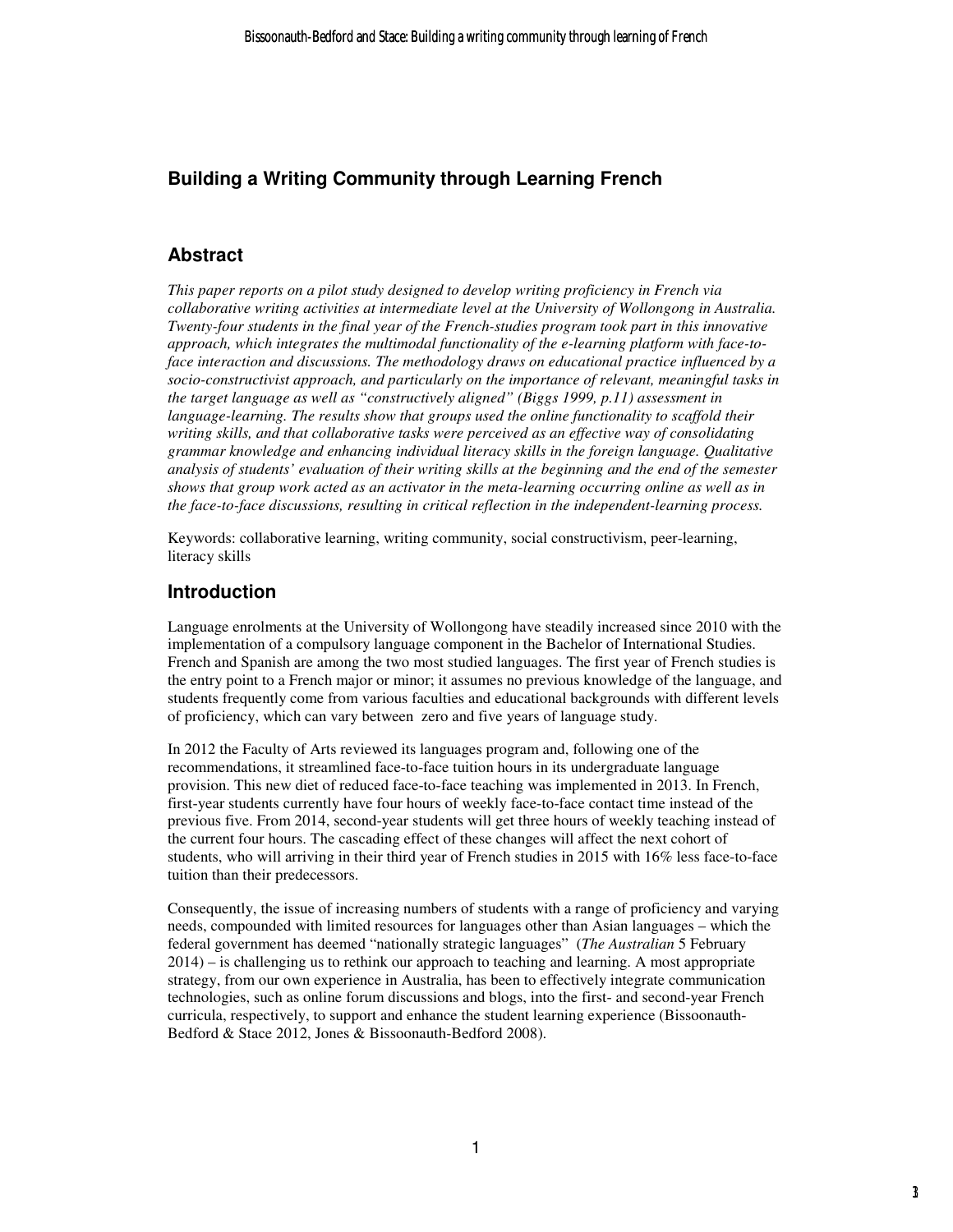This paper reports on a case-study research project carried out in a French third-year class where computer technology was used to create a learning community in which students collaborated in a group writing task to develop and enhance their writing proficiency at an intermediate level. Collaboration in this sense refers to the "interaction among students as they work together towards a common goal" (Davin & Donato 2013, p.8). In the first part of the paper, we give a brief overview of research that has used a socio-constructivist approach to design online collaborative tasks. Second, we describe the methodology and structure of the task. Third, we share the analyses of students' perceptions of working together in creating an online writing community. And finally we suggest recommendations for extending the online collaborative experience to other modern languages.

## **Literature Review**

Peregoy and Boyle (1997) have argued that language learners must develop a repertoire of both oral and written language skills to become fully proficient in a language and be able to participate in a full range of social and academic situations.

Social interaction among learners, Warschauer (1997, p.471) suggests, can promote "an environment to learn language, learn about language, and learn 'through' language". This form of social learning, which is also referred to as "social constructivism" (Laurillard 2009, p.10), draws from Vygotsky's (1962, 1978) concept of collaborative learning: learning from interaction with more experienced others. From this perspective, social interaction allows less-advanced learners to achieve what they had not been able to do by themselves, and thus fill in the gaps in their "zone of proximal development". The term "scaffolding" is also used to describe this form of assistance. Gibbons and Hammond (2002) have argued that scaffolded learning in the form of social interaction and guidance by a more experienced learner is indeed key to cognitive development and successful learning.

Research on the impact of collaborative learning in foreign-language education has shown that in the main, students' language development benefits as a whole from working in groups. For example, online discussions have helped enrich oral discussions in high-school students of French (Kroonenberg 1995) and first-year university students' spoken and written proficiency in German (Chun 1994). Greater student participation was noted in online discussions together with improved quality in argumentation and writing skills in the foreign language (Kern 1995b; Sullivan & Pratt 1996; Warschauer 1996a). Although there may be some drawbacks to online group discussions, such as more difficulty in achieving consensus than in face-to-face discussions (Sproull & Kiesler 1991; Weisband 1992) and the risk of overload of messages for group members to process (Moran 1991), research generally has shown that the positive features far outweigh the negative ones.

The development of literacy skills in any language is a dynamic process (Kern 2000, p.16). Research on second-language literacy in particular shows it to be multi-dimensional, and the variability of results, it is argued, does not allow a comprehensive view that can inform the teaching of writing skills (Cumming 2001). Allen (2009, p.370), for instance, argues that writing in a foreign language is an advanced process that involves "multiple literacies", since students are often required to use several skills such as critical analysis of texts and a constructive knowledge of the language before they can engage in a writing process of their own. Empirical studies have shown that students have better scores when they work on speaking- and writing-related tasks (Hubert 2013), and that they are more likely to be motivated when they engage in areas of interest ( Bruner 1985) and in activities that help them improve their language skills (Cordella & Normand-Marconnet 2011).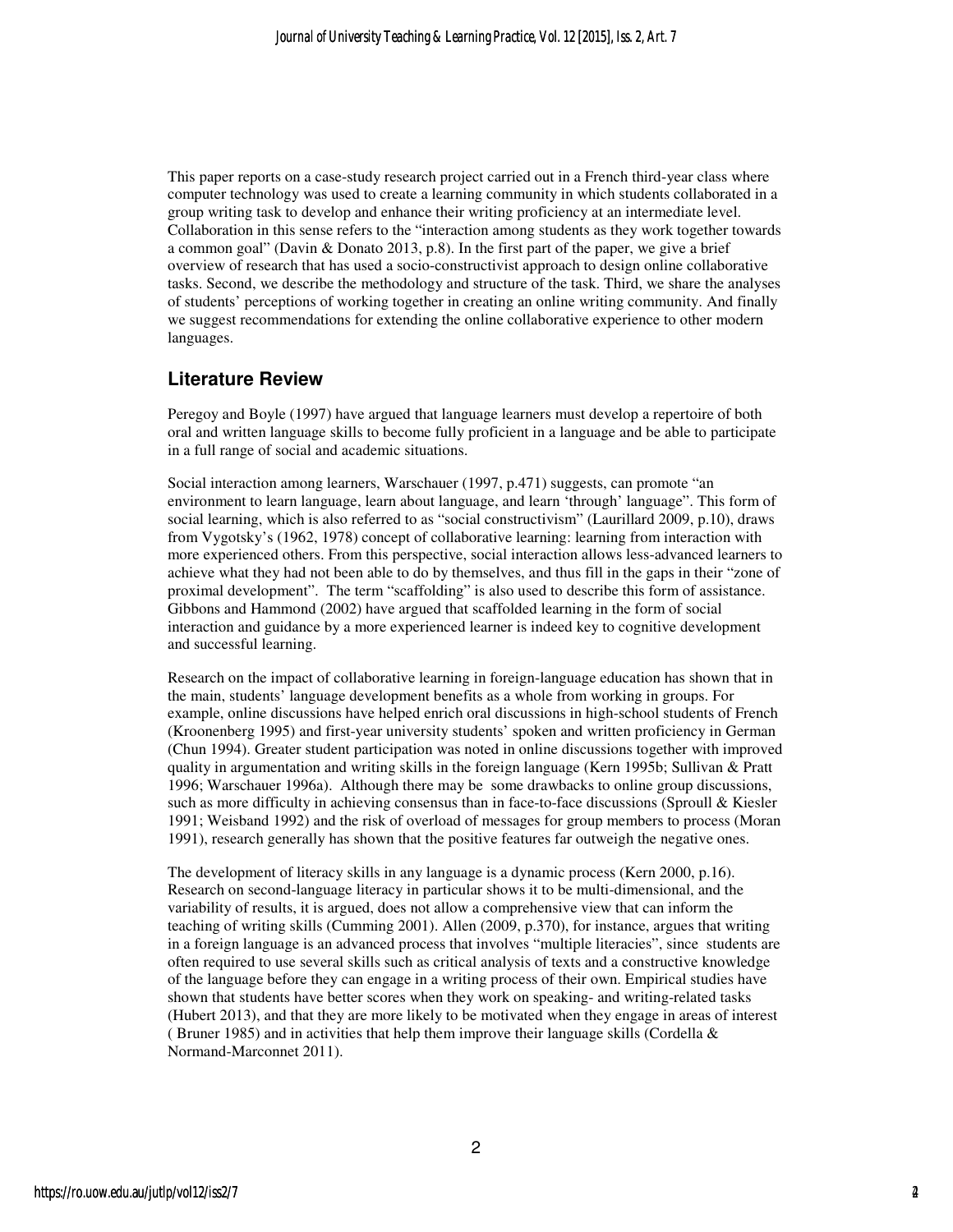Research on collaborative writing, defined as "the joint production of a text by two or more writers" (Storch 2005, p.155), has mainly focused on the socio-cognitive processes at work in such interactions. In addition, the use of collaborative-writing tasks in second-language teaching appears to be scarce (Storch 2011). Moreover, existing studies have highlighted that students have mixed feelings and attitudes towards collaborative writing, and that thus it is one of the areas that require further investigation (Storch 2005).

Given that language-learning can be enhanced by peer interaction during group work, and the lack of studies in how students perceive collaborative writing, we decided to explore this issue. To this end, we designed a small-group task that would be novel and constructively aligned with our curriculum assessment to foster writing skills in French. It needs to be emphasised that the purpose of this paper is not about showing students' progress in writing in French, but rather whether peer collaboration was perceived as a stepping stone to aid writing in the foreign language.

## **Methodology**

#### **Context of study and curriculum**

The design of the present collaborative writing task was guided by the following graduate attributes (Hoban et al. 2004) as set in the course subject outline: increasing students' knowledge of the French-speaking world and francophone cultures; further developing and enhancing students' language (oral and written proficiency) by using a variety of modes of communication; and applying foreign-language skills to a modern workplace environment.

The French course at third-year undergraduate level is aimed at further developing and enhancing proficiency in all four language skills, with specific emphasis on writing skills. Students are at level B1/B2 of the Common European Framework of Reference for languages, an international benchmark used to measure levels of attainment in the four language skills (reading, writing, speaking and listening).

The multimedia possibilities of the language laboratories at the University of Wollongong allow access to on-line television and radio, and enable students to benefit from an internationalised curriculum to enhance their language-learning experience.

The aim is to get students to level B1+/B2+ by the end of the semester. The main objectives that frame the third year subject are:

- increased proficiency in oral communication by engaging in weekly group discussions and individual presentations;
- using French texts in print and online materials effectively to prepare for class activities and homework; and
- effectively using electronic modes of communication as well as multimedia resources on the online learning platform, Moodle. Since this was the first year that Moodle was being used, it was important to ensure that the teacher and students could use the new online environment efficiently and perceive its enhanced teaching and learning benefits.

The intermediate French-language curriculum focuses on the French-speaking world and francophone cultures. Three main aspects are covered in this topic: overview of the Frenchspeaking world, "la francophonie" as a francophone movement and writings from the francophone world. The project examined in the current study was integrated into the curriculum in the form of a group writing task based on Nobel laureate J.M.G. Le Clézio's short story "L'enfant de sous le pont" (The child from under the bridge), and was formally assessed.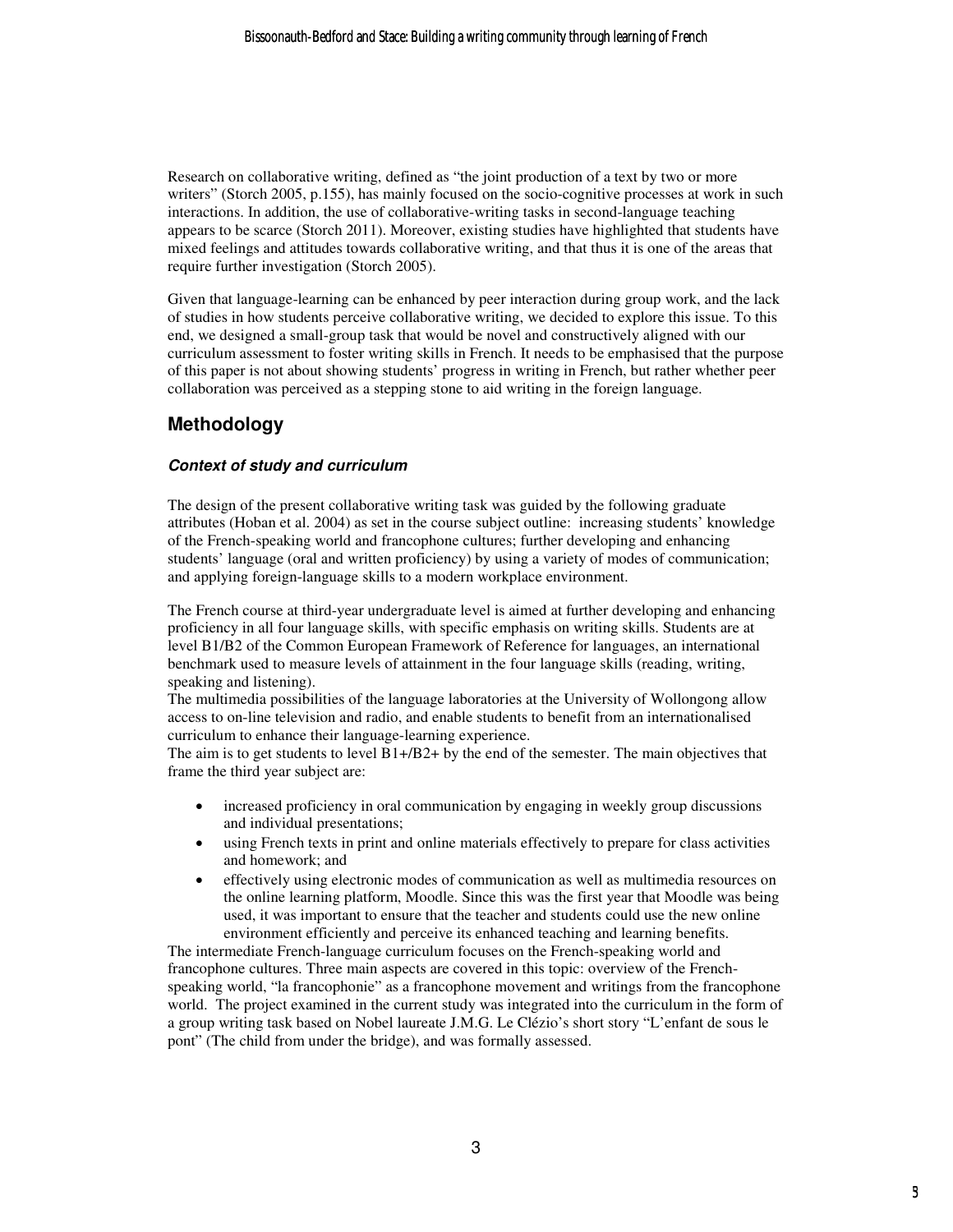The features of the collaborative task used a socio-constructivist approach supported by technology, as outlined by Driscoll (2000, quoted in Gruba 2004, p.74 and Laurillard 2009, p.18), and were adapted as follows:

- Online forums and diaries were set up in the Moodle learning platform to give students online access to their work-group forum as well as individual diaries; this allowed them to post their work, comment on the work of others and seek help and clarification from other members or the teacher. The teacher could also access the group discussions and individual journals, but teacher input was kept to a minimum except when students had specific questions related to the task.
- While the forum provided students with a virtual space in which they could interact and collaborate, the individual diary encouraged them to keep track of their own progress and reflect on their language development. Students submitted their individual reflective summary with their group article as part of the formal assessment.
- The students in this research were randomly put into small groups of three (Appendix 3) to allow maximum interaction between members and peer support, or "peer-scaffolding", to occur (Davin & Donato 2013) with minimum teacher assistance as pointed out above.
- A "practice environment" of approximately 15 minutes was incorporated into the conventional weekly tutorial from weeks 2 to 6 to promote social learning in the class. The tutorials allowed students to ask the teacher questions about task instructions if something was unclear, and gave the groups regular planning and organising times to facilitate task completion with ease (Table 1).

| Task components                               | Collaborative environment                        |
|-----------------------------------------------|--------------------------------------------------|
| Introduction to task                          | Extract of J.M.G. Le Clézio's short story with   |
|                                               | comprehension questions studied in class.        |
| Objective of task                             | Write a short story in groups in the form of a   |
|                                               | newspaper article as a follow-up to Le           |
|                                               | Clézio's "L'enfant de sous le pont" to           |
|                                               | enhance writing skills in French (Appendix       |
|                                               | 1).                                              |
| Steps and processes aiding online scaffolding | The forum provided opportunities for online      |
|                                               | group work as well as individual work, and       |
|                                               | for keeping a written record of their            |
|                                               | interactions.                                    |
|                                               | There were very few constraints, to allow for    |
|                                               | maximum flexibility. Students could discuss      |
|                                               | in any language of their choice.                 |
|                                               | Teacher support and guidance was available       |
|                                               | in face-to-face in tutorials as well as online.  |
| Resources                                     | Moodle site, electronic resources, library,      |
|                                               | peers and teacher.                               |
| Conclusion                                    | Submit finished article in class to the teacher, |
|                                               | one article per group.                           |
| Assessment (two pieces of writing in the      | 1. Group article (all students in the group get  |
| target language)                              | the same mark).                                  |
|                                               | 2. Individual reflective summary.                |

Table 1: Task components to support collaborative writing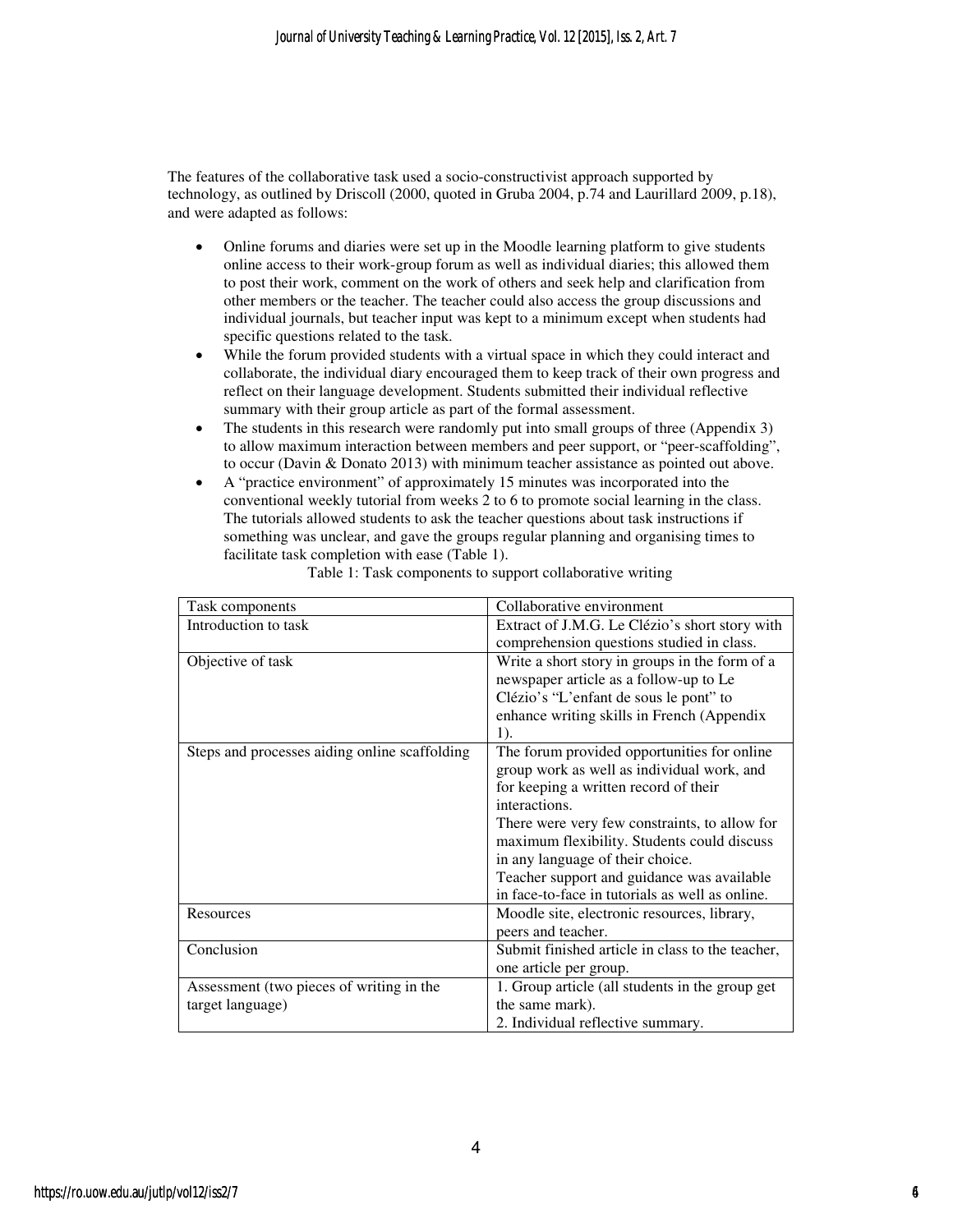#### **Structure of the task**

 The writing task was scheduled in week 7 of the semester to allow students time to get settled into their groups and work on the task progressively from weekly lectures on "La Francophonie au 21e siècle" (Francophonie in the  $21<sup>st</sup>$  century); follow-up tutorials on the same topic occurred from weeks 2 to 7. All 24 students had five weeks to complete the group writing task, which was based on a short story by Nobel laureate J.M.G. Le Clézio entitled "L'enfant de sous le pont". An extract from the story was given as reading comprehension homework in week 1 to complete for week 2.

In the week 2 tutorial, students worked in small groups on their comprehension answers. Going over the answers in class allowed students to share their understanding of the text and discuss it with peers. This is an efficient use of teacher's time, as one can move around the class giving clarification and specific attention where needed. This classroom format also allowed each group to provide a collective answer in the form of a PowerPoint presentation. This activity allowed instant feedback from the teacher on written language and peer correction of major linguistic errors. The two-hour tutorials are ideal for group work since they take place in the language laboratory, which is equipped with computers, and where students can work together as well as individually.

The group writing task, in the form of a newspaper article, was chosen as the majority of our students are enrolled in journalism and media studies, and would thus find it relevant and easier to transfer knowledge from other subjects. Furthermore, students in the third year of French studies are already familiar with the major French newspapers, as their second year of study covers current affairs in both the French audiovisual and print media. Although this was the first time that students had done this activity, instructions and guidelines were kept to a minimum, as the emphasis was on encouraging creativity and opportunities for students to explore ideas and work together on a finished newspaper article.

In the task instructions (Appendix 1), students were allowed to use both languages to communicate in the forum, although French was preferred in the spoken-language tutorials. For all the exchanges outside class, students could use either French or English. The newspaper article, however, had to be written in French, as it was a language-assessment task. Students were only required to present their story in the format of a French newspaper article with a title, an introductory brief, titles for each section and a conclusion. They were encouraged to use a variety of sources to gather information, such as face-to-face meetings, library books, journals and newspapers, and to understand that the Internet is not a panacea for research and academic work.

Students were required to show their group work in progress in the forum discussions. Online exchanges could include records of oral discussions as well as written plans, decisions, ideas and content development. The teacher's role was mainly one of a facilitator, and included checking whether students could access their forums and diaries in the new learning system and responding to students' queries.

The individual writing in the form of a reflective summary, which was based on the group work, specifically asked what decisions were made by the student, how they went about their writing and what lessons were learnt in the process. Students could use their online discussions or face-to-face meetings as illustrations to analyse and reflect on their progress.

The writing tasks were formally assessed with two objectives in mind. The first was to build a writing community through group work to support and enhance the writing of French. The second was to incorporate an element of reflection in the form of an individual report in which students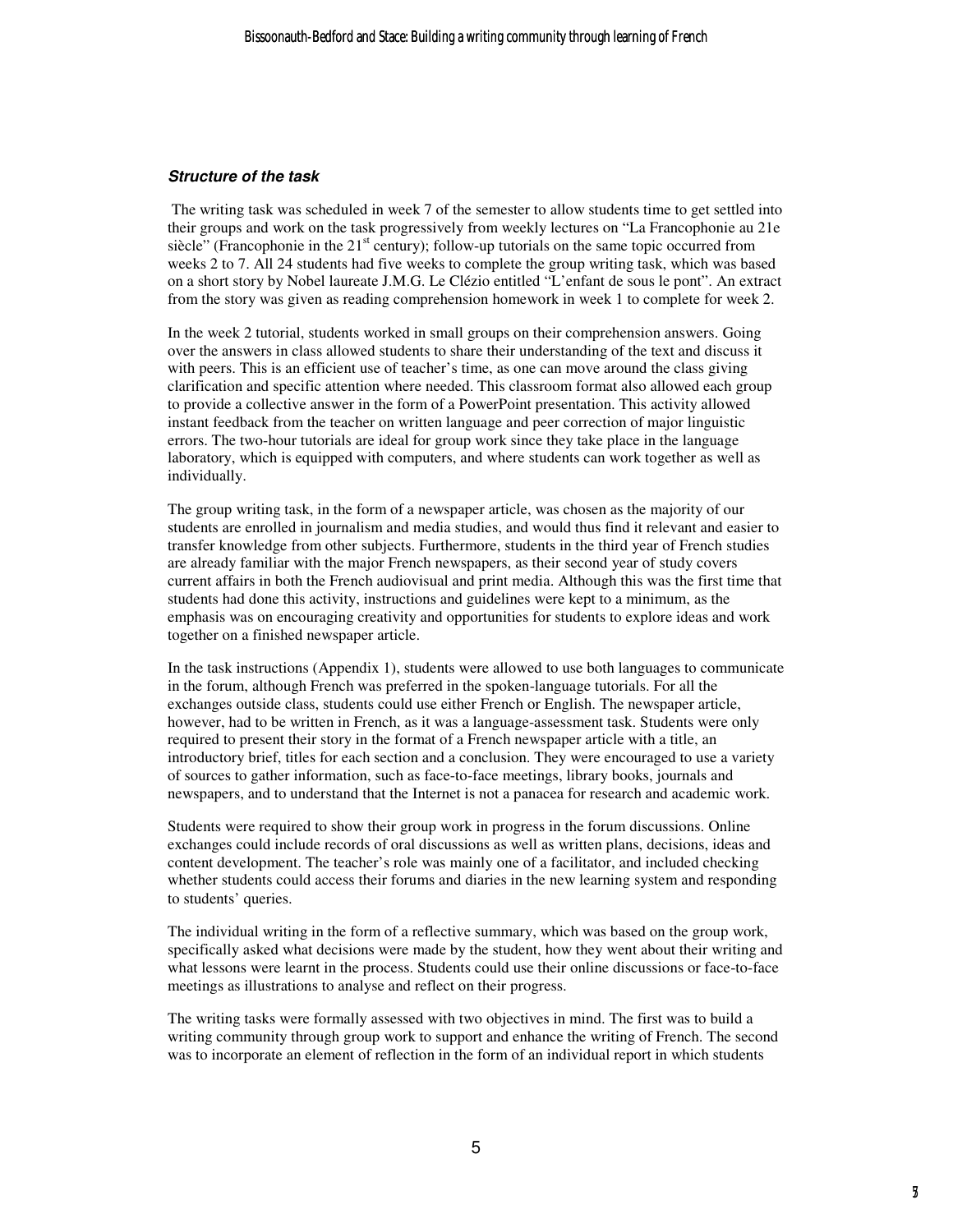could use the target language to share their experience of working in groups and say whether they felt group work had helped them enhance their writing skills. Assignments need to be "constructively aligned" (Biggs 1999, p.11) so that they recognise, promote and reward critical reflection and active engagement.

#### **Participants and data collection**

All 24 students in the class participated in the study. Data was collected from online forum exchanges over the five weeks of task preparation, as well as from the individual reflective summaries that were submitted for this written assessment task.

In addition, at the end of the semester, a short survey (Appendix 2) asked students to evaluate their overall progress in French (question1), their confidence in writing in French (question 2) and which tasks they thought assisted in their learning of French (question 3).

## **Results**

This study set out to explore how students perceived a group writing task and whether they believed it helped them in their learning. Analysis of the collected data is reported under three main themes:

- 1. student evaluation of group work;
- 2. student reflection on group work; and
- 3. building a writing community online.

#### **1. Student evaluation of group work 1.1 Level of confidence in writing in French**

Question 2 asked students to evaluate their overall level of confidence in writing in French on a scale of 0 to 4, where 0 represents "no improvement" and 4 "very good improvement". As the results below illustrate, all the students felt that their writing proficiency had improved to some extent by the end of the semester.

| Scale                     | Numbers ( $total = 24$ ) | Percentage $(\% )$ |
|---------------------------|--------------------------|--------------------|
| $0 = no$ improvement      |                          | $0\%$              |
| $1 =$ little improvement  |                          | 8.3%               |
| $2$ = average improvement |                          | 45.8%              |
| $3 =$ good improvement    | 10                       | 41.6%              |
| 4= very good improvement  |                          | $4.1\%$            |

Table 2: Level of confidence in writing in French

The majority of the students (46%) felt that their confidence in writing had improved to an average degree, closely followed by those who felt a "good improvement" in their level of confidence (42%). Since the question was a general one, student responses may have included other writing activities covered in the semester, such as translation in French and online written grammar quizzes, which they may have felt increased their confidence in writing.

## **1.2 Efficiency of group work in assisting learning**

Question 3 requested that students evaluate the efficiency of the group task amongst other writing tasks covered in the semester. For the purpose of this paper, only data relating to the group task is analysed. As the results below show, the majority of students (71%) perceived the group writing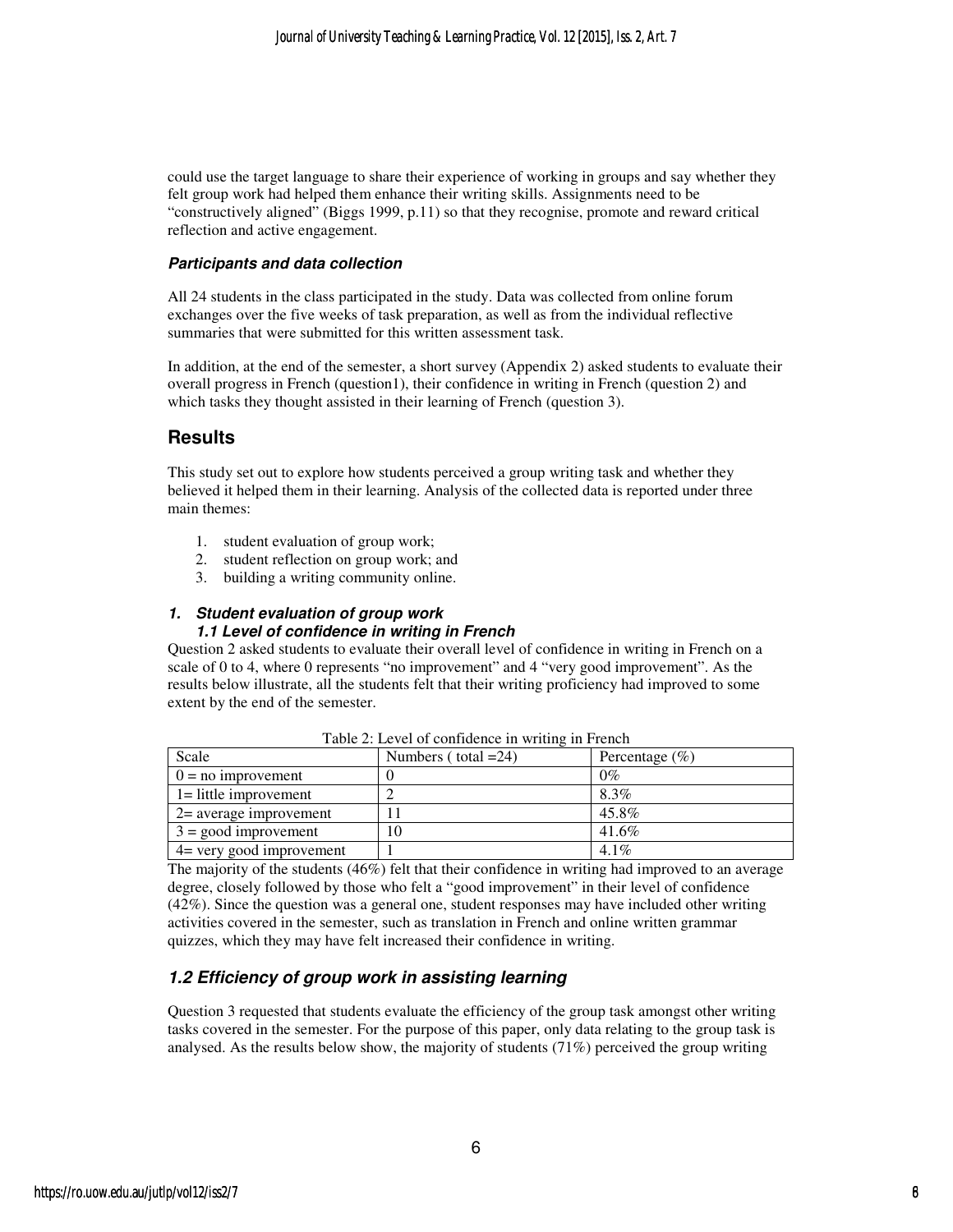task as being helpful in assisting their learning of French, although 29% did not think that was the case. These results corroborate findings in the literature that students have mixed feelings about collaborative writing tasks (Storch 2005, p.155). Students' individual reports provide some answers as to problems encountered in group work, which may explain their reservations about it.

| Scale              | Numbers ( $total = 24$ ) | Percentage $(\% )$ |
|--------------------|--------------------------|--------------------|
| $1 =$ least useful | 4                        | 16.6%              |
| $2=$ little useful |                          | 12.5%              |
| $3 =$ useful       |                          | 29.1%              |
| $4$ = quite useful |                          | 33.3%              |
| $5 =$ most helpful |                          | 8.3%               |

|  | Table 3: Efficiency of group work |  |  |  |
|--|-----------------------------------|--|--|--|
|--|-----------------------------------|--|--|--|

#### **2. Student reflection on group work**

The data gathered from individual reflective summaries relate to the group writing task, where students articulated a self-reflection in the target language on how they perceived the group work and their own language development, and what they learnt in the process. Students identified strategies and activities that aided their learning; this illustrates what Biggs (1985) referred to as meta-learning. An analysis of the qualitative data can be summarised under four main themes: task negotiation; knowledge-sharing and conceptualisation; connection between the formal and the virtual; and lessons learnt and problems encountered when working in groups. Responses are reported verbatim and have also been translated into English.

#### **2.1 Task negotiation**

The examples below illustrate how students got together to brainstorm ideas, negotiate who would do what and devise an action plan for the group. Some decided on a step-by-step approach in achieving cohesion of story and working as a team to complete the task (example 1).

#### *Example 1*

*Nous nous sommes retrouvées à la bibliothèque où nous avons décidé que nous voulions écrire un article qui ne finit pas bien. Ensuite on a résolu les idées principales de chaque paragraphe et on a décidé que chaque personne a dû [sic] écrire son paragraphe à la maison. Après nous avons corrigé notre paragraphe ensemble et ensuite nous avons essayé écrire les paragraphes afin qu'ils soient cohésifs.* 

*(We met at the library, where we decided that we wanted to write a story that did not end well. Then we decided on the main ideas of each paragraph and we decided that each person would write their paragraph at home. After that we corrected [each person's] paragraph together, and then we tried to write the paragraphs so that they are coherent.)* 

Others divided the work amongst the team members, who worked individually, thus privileging expediency at the expense of more time spent on achieving a cohesive story (example 2).

#### *Example 2*

*Au début, on a décidé de collaborer sur les idées pour la rédaction, et puis Laura a conseillé qu'on divise la rédaction en trois parties et on les achève séparément. A mon avis, ça nous a aidé parce que c'était plus facile de passer des heures sur 200 mots à la place de 600 mots.*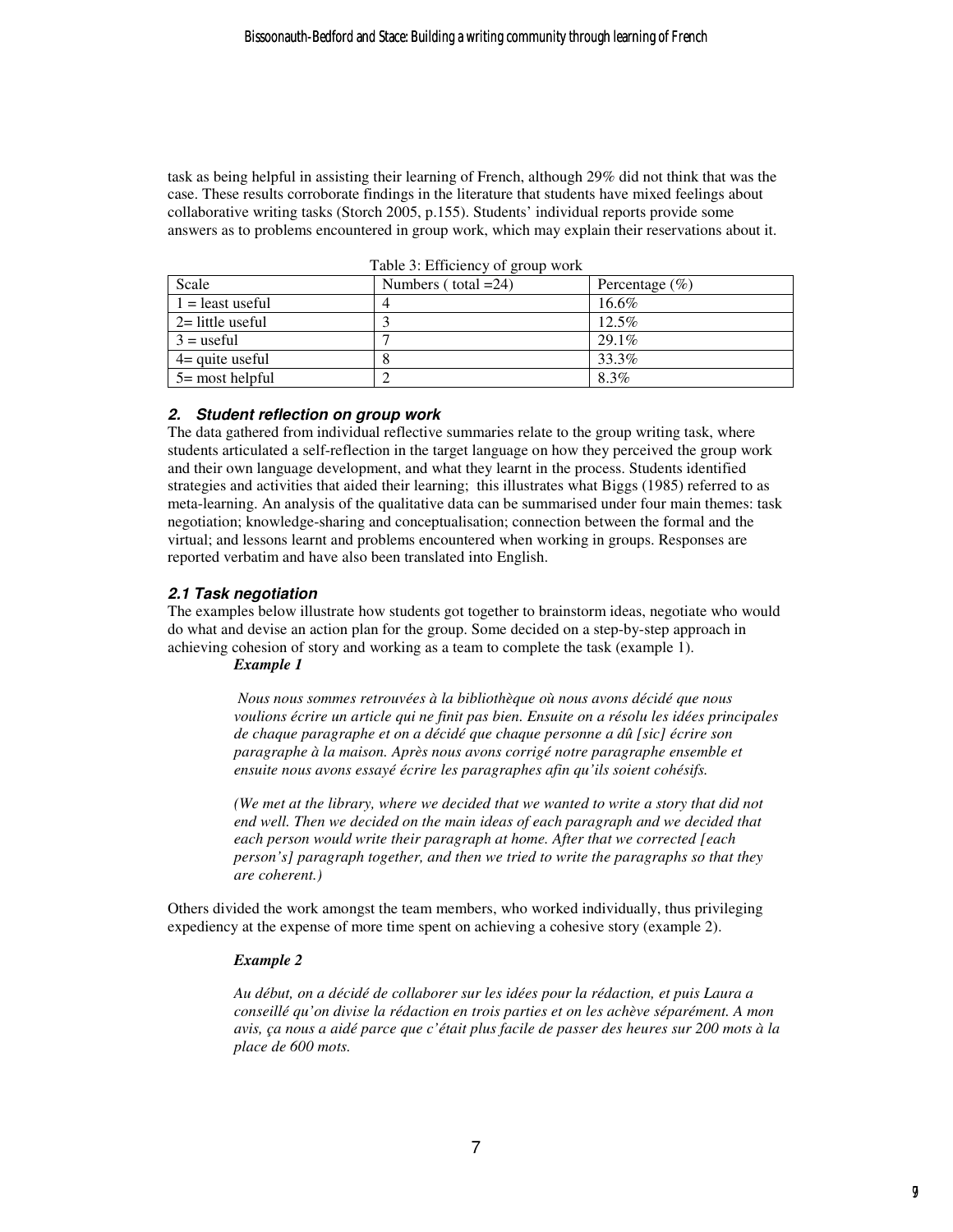*(At the beginning we decided to collaborate on the ideas for the composition, and Laura recommended that we should divide the composition in three parts and complete them separately. In my view, it helped because it was easier to spend time on 200 words instead of 600 words.)* 

#### **2.2 Knowledge-sharing and conceptualisation**

Some students reported on how they conceptualised the task by making connections and transferring knowledge from other subjects they were studying. In example 3, students reflected on how the group's writing was enhanced by additional knowledge and skills learnt in a journalism course. In addition, students also commented on the difficulty of engaging in online conversations and how the group work in the tutorials brought more positive outcomes.

#### *Example 3*

*C'était difficile de converser de manière significative sur le forum, donc la plupart de notre exchange [sic] des idées étaient en face à face. L'exemple de la classe était utile pour nous, et Alex a eu aussi l'information de son cours de journalisme.* 

*(It was difficult to have a significant conversation on the forum; that's why our exchange of ideas was face-to-face. The example in the class was useful to us, and Alex also had the information from her journalism course.)* 

In example 4, students applied their knowledge from the Francophonie lectures to contextualise their story and give more credibility to their main character.

#### *Example 4*

*Quand nous avons écrit sur lui [Ali], j'ai choisi le Maroc en raison de son nom et aussi parce que nous étudions les pays francophone [sic]. J'ai cherché sur l'internet sur l'histoire des soldats marocains et j'ai découvert que la France a utilisé les gens de leurs colonies qui ont combat […] pour eux dans plusieurs guerres.* 

*(When we wrote about him [Ali], I chose Morocco because of his name and also because we study francophone countries. I searched the internet for the history of Moroccan soldiers and I found out that France used a lot of the people in its colonies to fight in several wars.)* 

In example 5, students reflected on how they used a journalistic text studied in class on the topic of multilingualism in France to construct their group article.

#### *Example 5*

*Quand j'écrivais mon paragraphe j'ai relu l'article sur le multilinguisme de la classe et j'ai remarqué que la construction d'un article est très importante. Par exemple on commence avec un titre, puis le chapeau qui est un résumé du texte, suivant est le développement et finalement la conclusion.* 

*(When I was writing my paragraph, I reread the article on multilingualism seen in class and I noticed that the structure of an article is very important. For example, we start*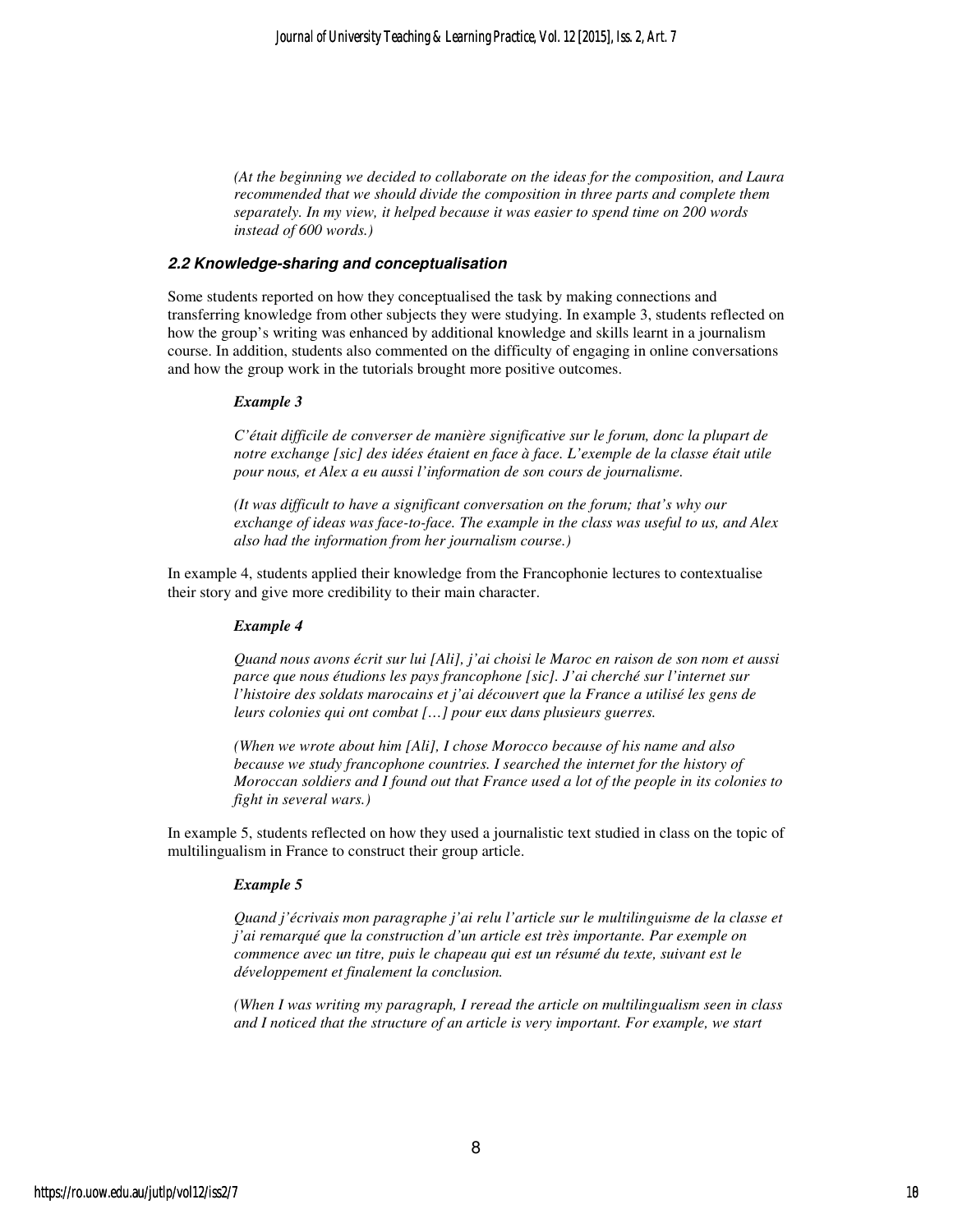*with a title, the brief (which is a summary of the text), followed by the body of the text and finally a conclusion.)* 

#### **2.3 Linking formal and virtual environments**

Students reported on how their group went about achieving the task and the various strategies that they used in the building of their writing community. In example 6 below, students used the "practice environment" of the tutorials constructively to brainstorm ideas, which were then written online and sent to the group for comments.

#### *Example 6*

*Nous avons eu la chance de partager des idées créatives et faire du brainstorming en classe. Avec l'aide de Moodle, nous pouvions nous assurer que nous travaillions sur la même longueur d'onde et qu'il n'y avait pas d'erreurs grammaticales.... Il y avait une division juste du travail et la chance de la vérification de notre écriture par une autre personne.* 

*(We were lucky to be able to share ideas and do brainstorming in class. With the help of Moodle, we could ensure that we were on the same wavelength and that there were no grammatical errors.... Work was shared equally and [there was] the opportunity to have someone to check our writing.)* 

The online interactions enabled students to check each other's work, give feedback and prepare effectively for follow-up discussions. This in turn allowed scaffolding of the next stage of the task, with the added advantage of having someone to check and give feedback on the new piece of writing (example 7).

#### *Example 7*

*Cependant le problème avec notre méthode était la question de l'uniformité sur tout l'article, par exemple des renseignements concernant notre histoire ont été changés après l'écriture. Le forum de Moodle m'a aidé grandement à cet égard, pour comparer nos contributions individuelles. En outre, le forum était très utile pour donner ses réactions au groupe et développer les nouvelles idées.* 

*(However, the problem with our method was the question of uniformity of the article; for example, details concerning our [part] of the story were changed after writing. The forum in Moodle helped me a lot in this respect for comparing our individual contributions. Moreover, the forum was very useful for reactions to the group and developing new ideas.)* 

#### **2.4 Lessons learnt and problems encountered when working with others**

Students identified strategies and activities that aided their learning, as well as problems encountered when working in a group. In a similar fashion to students' comments in example 3, their comments in example 8 also highlight the difficulty of getting members of the team to engage online, and suggest that face-to-face discussions may be better when working in small groups. These types of problems may have contributed towards mixed feelings or less positive attitudes towards group work (Table 3).

#### *Example 8*

*Si je pouvais faire la rédaction encore une fois j'essaierais de passer plus de temps en face à face, au lieu de communiquer via le forum. C'était difficile quand par exemple je leur ai demandé une question et ils ont pris un ou deux jours pour une réponse.*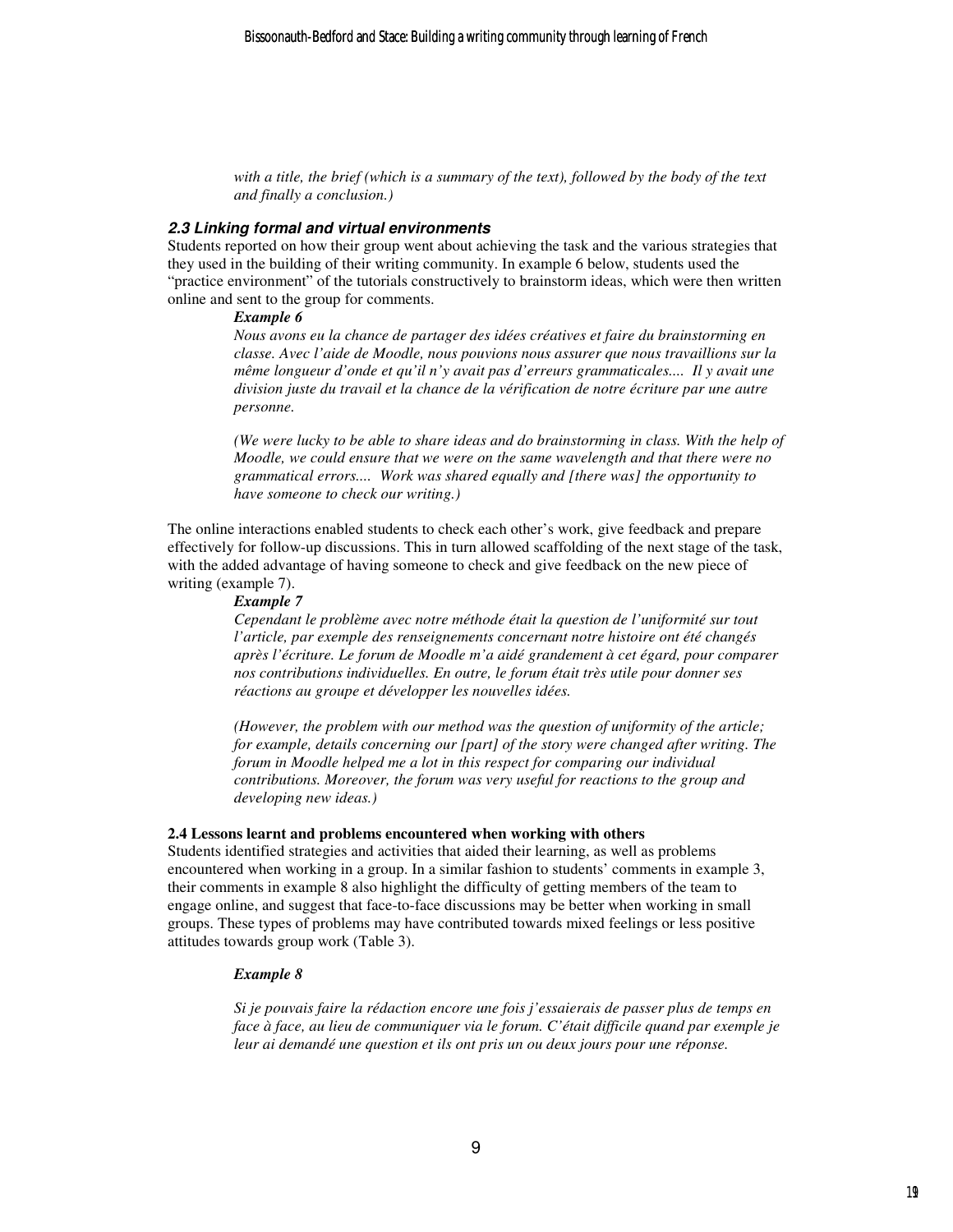*(If I had to do the writing assignment again, I would spend more time on face-to-face instead of communicating via the forum. It was difficult when, for example, I asked them a question and they took one or two days to answer.)* 

In example 9, students commented on a range of new skills learnt in the process of collaborating with others on a task (consolidation of knowledge, improving one's listening skills in the target language and developing new ways of thinking).

#### *Example 9*

*Malgré toutes les difficultés, le travail collectif permet aussi de produire des performances supérieures. Cela m'a permis d'améliorer mon français car nos discussions étaient en français et de développer ma mémoire auditive. Les débats m'ont aussi aidé à réfléchir aux thèmes que je n'aurais pas pu envisager seule.* 

*(In spite of all the difficulties, collective work allows the production of better-quality work. It allowed me to improve my French and develop my listening skills. The discussions also helped me think about topics that I would not have chosen by myself.)* 

#### **3. Building a writing community in French**

Data from forum discussions further illustrate features of socio-cognitive processes at work in the building of a learning community, such as peer assistance, peer-scaffolding and constructive feedback to allow successful completion of tasks.

#### **3.1 Peer assistance**

Example 10 shows students constructing their stories by helping each other with formatting issues and providing grammatical feedback on each other's writing.

#### **Example 10**

#### *Group B Newspaper Template*

*\_\_\_\_\_\_\_\_\_\_\_\_\_\_\_\_\_\_\_\_\_\_\_\_\_\_\_\_\_\_\_\_\_\_\_\_* 

*Kelly* 

*Hey guys,* 

*So I am still going over the grammar etc [sic], but I have been fiddling around with a newspaper template for the final presentation. Obvs we should be able to mess around with it a bit more on Tuesday, but I have attached what I have come up with so far.* 

*Laura* 

*Hi everyone,* 

*I've put in a template. Chels and I couldn't get your one to open on my computer so I just used one from publisher. See what you guys think. I don't know where we can fit the quotes in! I couldn't work out how to cut the pages we don't need so just ignore and I will print out the ones we need.*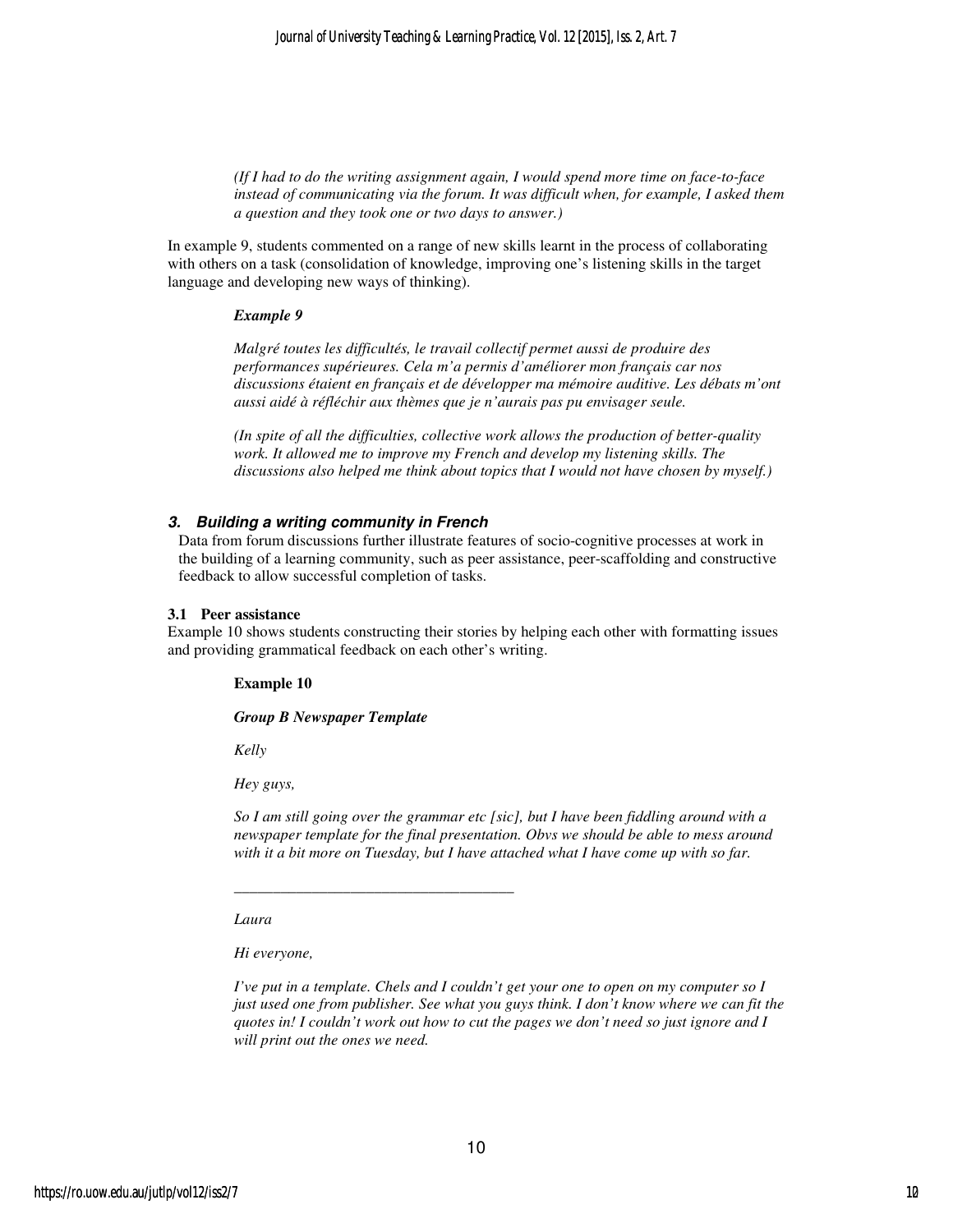*Chelsea* 

*Hey, I'm not sure its [sic] just on my screen but the part under Fagin et son protégé has disappeared for the first two columns, other than that looks good :-)* 

*May be [sic] we could just resize the opening paragraph text box so that there isn't white space below it and then put the quotes or just a couple of words describing the man from both the prosecution and defence at the side.* 

*Oh also just noticed.* 

*It should be L'oeuvre d'art que l'homme a volé not L'oeuvre d'art qui l'homme a volé.* 

#### **3.2 Peer-scaffolding and constructive feedback**

Examples 11 and 12 show students creating their stories by providing constructive feedback on each other's pieces of writing and working as a team to complete the task successfully.

*\_\_\_\_\_\_\_\_\_\_\_\_\_\_\_\_\_\_\_\_\_\_\_\_\_\_\_\_\_\_\_\_\_\_\_\_\_\_\_\_\_\_\_\_\_* 

#### **Example 11**

*Group C The Draft* 

*Alexandra* 

*Ok, here is my translation. I am not sure how I went so it would be great if you guys could look over it. There is one part I'm not sure about, where I've written* 

*J'ai su que l'eau glacée et l'alcool me finir (?)* 

*\_\_\_\_\_\_\_\_\_\_\_\_\_\_\_\_\_\_\_\_\_\_\_\_\_\_\_\_\_\_\_\_\_\_\_\_\_\_\_\_\_\_\_\_* 

*\_\_\_\_\_\_\_\_\_\_\_\_\_\_\_\_\_\_\_\_\_\_\_\_\_\_\_\_\_\_\_\_\_\_\_\_\_\_\_\_* 

*Where I'm trying to get across that he knew the alcohol and the water would finish him but I don't know if it translates??* 

*Anyway, here's the rest. Thanks guys!* 

*Sophie* 

*Hi guys,* 

*I have made changes and cut a fair bit out as it is still over the limit. Can you find any other cuts?* 

*I have changed the statistique bit, and added 'de plus' as in 'more' is this also 'one more'– not sure.* 

*The water and grog killing him I think is 'serait le fin de moi'- as it says something like this in the dictionnaire.*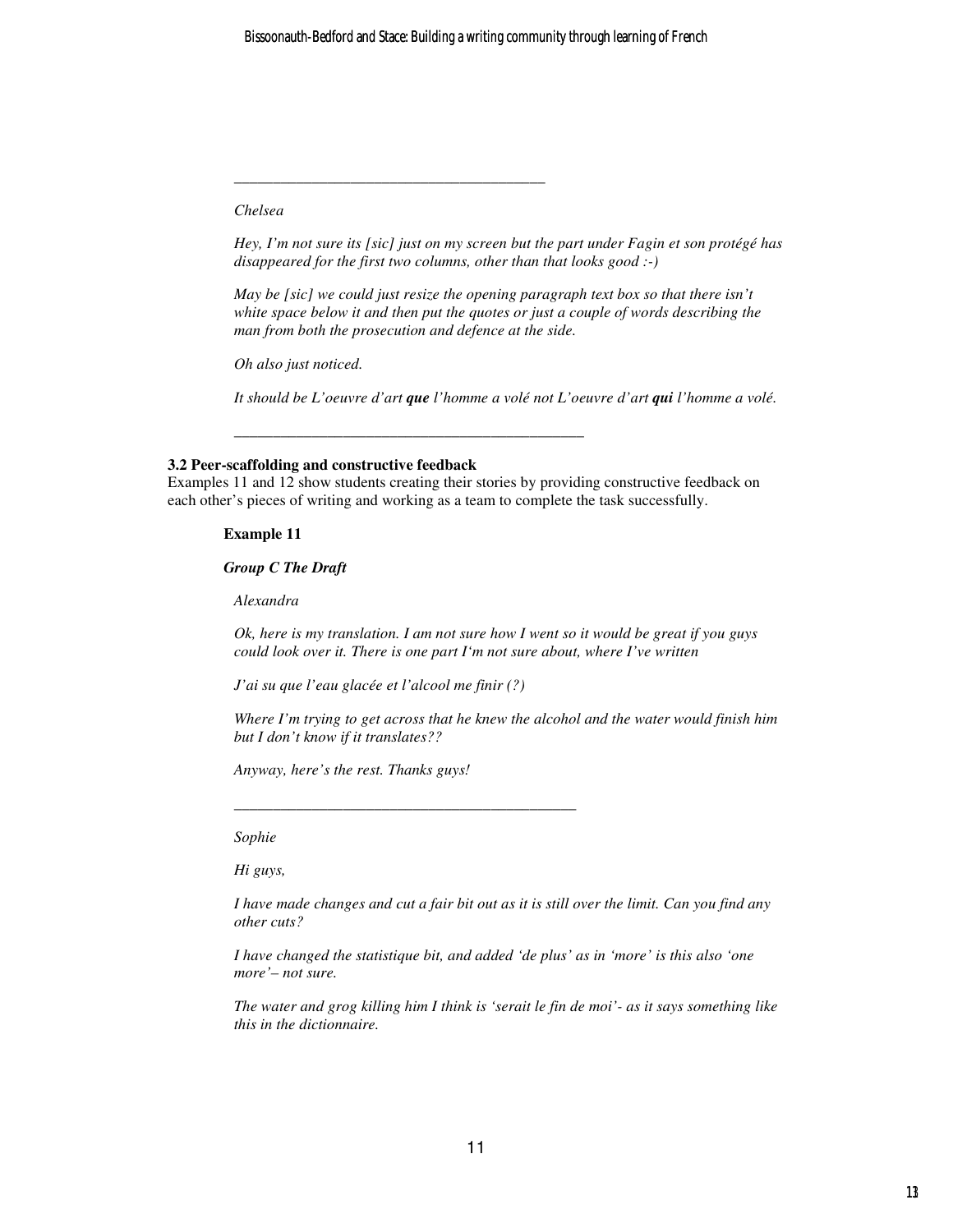*Any other cuts would be great. See you guys tomorrow.* 

*\_\_\_\_\_\_\_\_\_\_\_\_\_\_\_\_\_\_\_\_\_\_\_\_\_\_\_\_\_\_\_\_\_\_\_\_\_\_\_\_\_\_\_\_\_\_\_* 

\_\_\_\_\_\_\_\_\_\_\_\_\_\_\_\_\_\_\_\_\_\_\_\_\_\_\_\_\_\_\_\_\_\_\_\_\_\_\_\_\_\_\_\_\_\_\_\_

*\_\_\_\_\_\_\_\_\_\_\_\_\_\_\_\_\_\_\_\_\_\_\_\_\_\_\_\_\_\_\_\_\_\_\_\_\_\_\_\_\_\_\_* 

*\_\_\_\_\_\_\_\_\_\_\_\_\_\_\_\_\_\_\_\_\_\_\_\_\_\_\_\_\_\_\_\_\_\_\_\_\_\_\_\_\_\_\_\_\_\_* 

#### *Liam*

*Hey guys, here's my section and the captions.... I've put corrections/readjustments in red. Let me know what you think/if any confuse you. I'll attach the document as well. Read it over and critique it because it probably needs it. I'm willing to do the fact box too but I can't remember if anyone else is doing it.* 

#### **Example 12**

#### *Group G Last 2 questions and chapeau*

*Stephanie:* 

*Tom, The finished chapeau is wonderful! The answers you've written look good as well. I think you've really captured Ali's personality and the story in the way we were discussing. There are a couple of spelling mistakes and words with the incorrect article for gender. But I think it would be easier if we could just do all final editing stuff at our meeting on Wednesday. Otherwise, I don't think you need to change anything.* 

#### *Tom*

*I agree Stephanie! The chapeau was done wonderfully, and really captured the essence of the story. Just one thing – are we missing one of the questions? There is the chapeau, then the 1st 3 questions which are Steph's and then there are only 2 questions? The one asking if Ali had learned anything and then the second one being difficulties that Ali faces.* 

#### *Mia*

*Tom and Steph, I've added to our group rédaction with my questions. I am more than open to suggestion, so if I have errors (which I am sure there are many), please let me know and I'll make adjustments accordingly.* 

### **Discussion of Results and Wider Implications**

As pointed out by Macaro (2001, p.43), strategies used by students to carry out tasks are difficult to observe, measure and record. This is why we focused on students' perceptions of the group task and what, in their view, aided their language learning, with a focus on writing skills. The results showed that in completing the group writing task, students saw strengths and weaknesses in each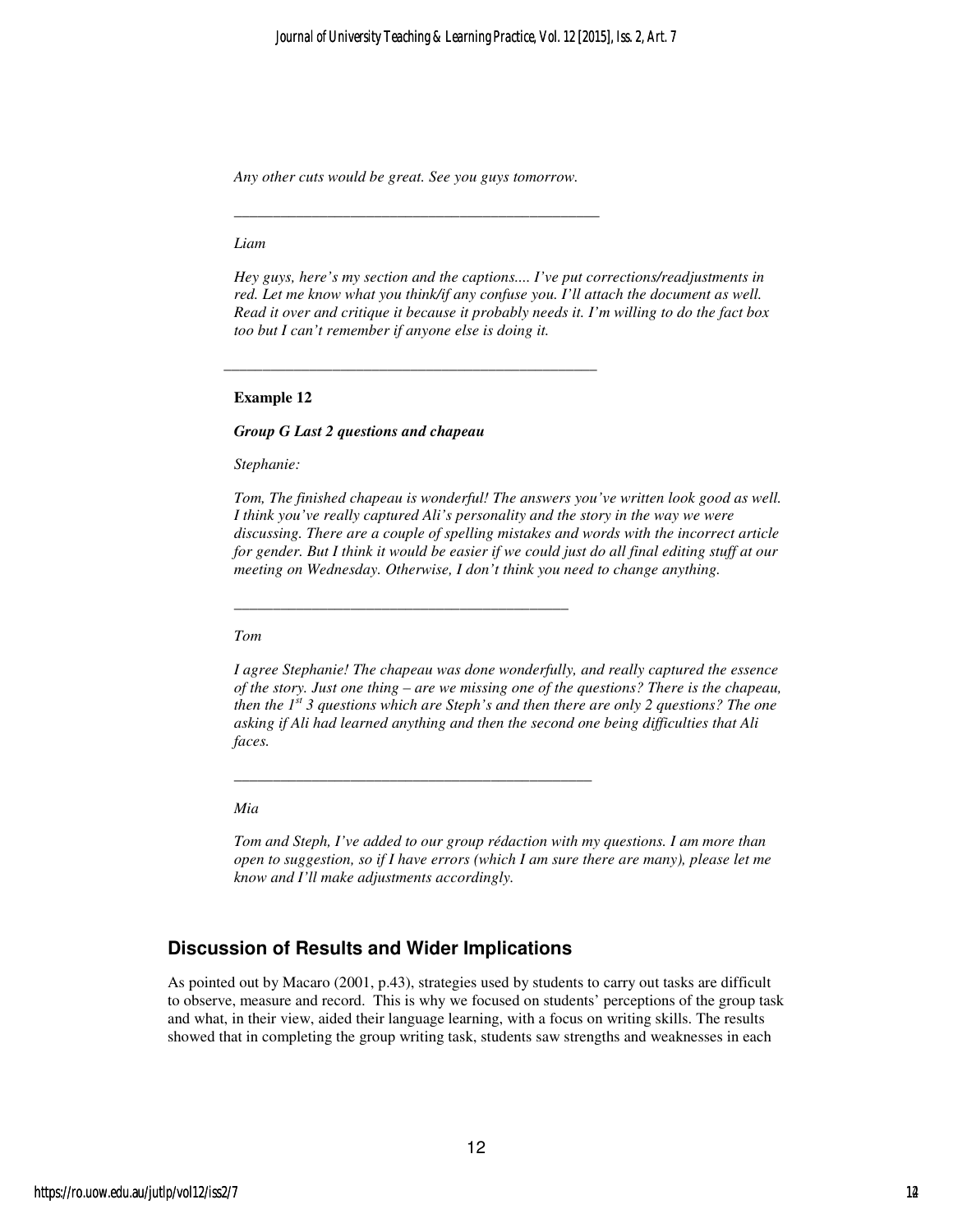other as well as themselves, and that they viewed their language development favourably, as illustrated by the individual reflective summaries and forum exchanges.

The reflective summaries' analysis revealed that in some cases there was evidence of development of new cognitive function by internalising language structures mentally and sharing conceptual understanding with the group. Examples 3, 4 and 5 clearly demonstrate that what had been done in class offered prompts and scaffolding features for the structure and type of text that was required.

The results illustrate that although social learning is more informal and flexible than formal learning in the classroom, activities that allow students to make connections between both environments have a real impact on improving writing skills and can be applied to other modern languages. The following paragraphs outline three suggestions for adaptation of this model for application in other languages.

First, since the nature of the group writing task leans towards Chamot and O'Malley's cognitively demanding tasks (1987, p.238), in which learners must use multiple literacy skills such as listening, comprehension, speaking and critical reading, it is crucial to integrate group work into the curriculum so that students realise its overall value and importance. Setting groups in Moodle and keeping personal diaries require careful planning and effective use of technology, as they are multi-step processes. An illustrated summary with instructions of how to set groups in Moodle is available in Appendix 3.

Second, it should be noted that although a short story provided a fruitful point of entry for a group task, any text could be used as a model. The integration of collaborative work related to the task in the weekly tutorial showed the importance the teacher gave to this activity. It also gave students the opportunity to ask the teacher for clarification and build their writing community based on exchanges from class discussions and the online learning environment.

Third, the teacher's request to use French in class was respected most of the time. However, this was not seen as a constraint, since less advanced students did not feel left out because they contributed their ideas more in English than in French – although French was preferred in class. The more advanced peers in the group were able to offer assistance and scaffold language solutions in the context of the interactions. A further implementation of this model, at more advanced levels, could require the sole use of the target language in the online discussions.

Perhaps one of the complex features of collaborative writing is its formal assessment. Since it is difficult to assess individual contributions in group work, we devised a reflective summary in the target language as a legitimate way to assess students' evaluation of working in groups and the development of their literacy skills in French. Thus, the reflective summary complemented the group work and allowed us to assess students' progress in a range of activities. On the other hand, individual reports in the target language achieved a specific purpose for a specific audience, since what students said about the task was important information to evaluate how successfully the task had achieved its aims. More importantly, in doing so students shared their experiences by using the language in an academic context, thus demonstrating their level of proficiency and development of literacy skills in French.

## **Conclusion**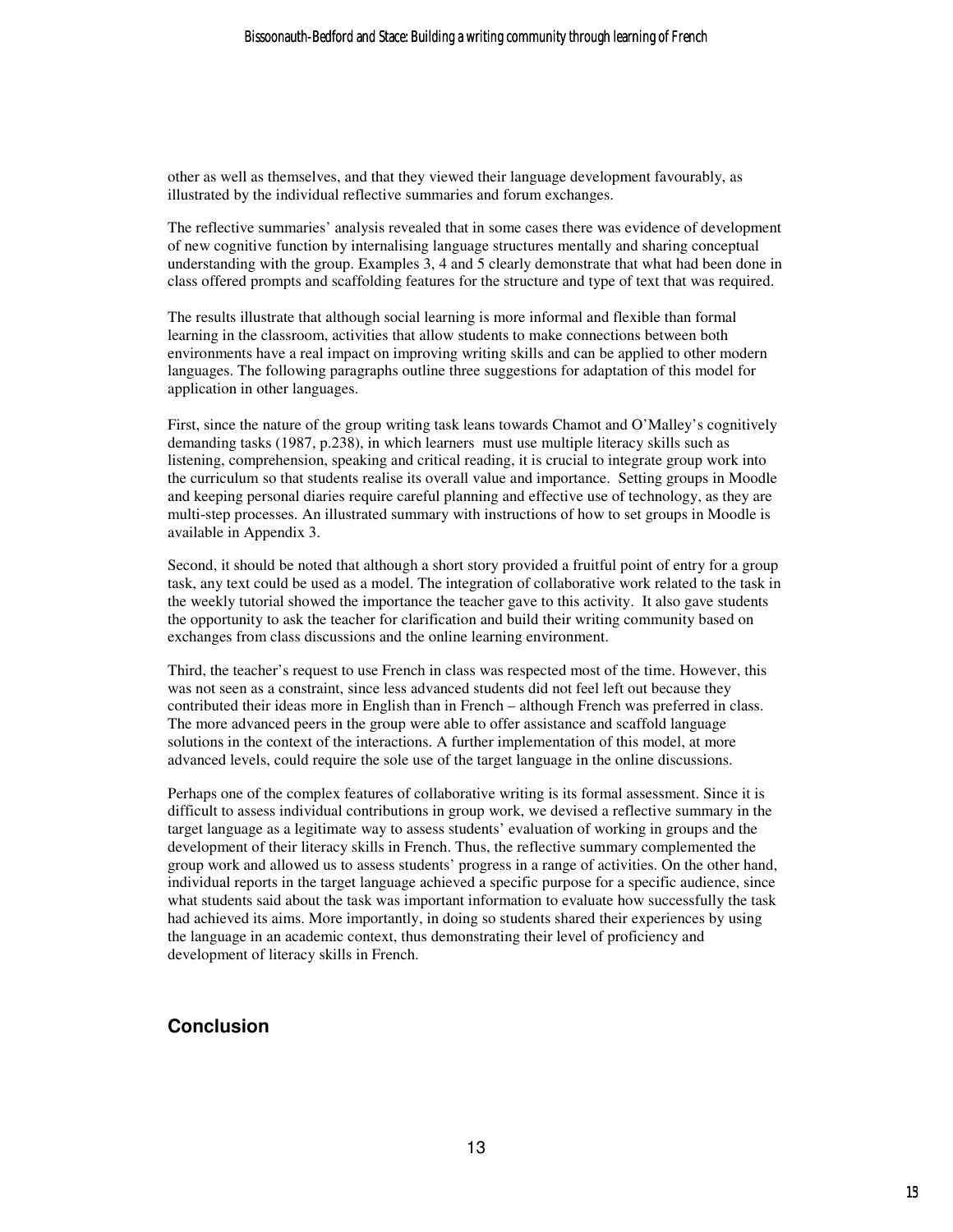In this study, we set out to design a group writing task as well as to gather student feedback about group work. This was a novel activity since it allowed students to build a writing community online by working together in the target language. The group task was in the form of a newspaper article, and evaluation consisted of a survey at the end of the semester. Student reflection was in the form of an individual report on the group work. The collaborative writing activity was a novel experience in our institution, since in the previous years writing tasks at third-year level had always been individually based.

Student evaluation of group work was generally positive, although there was evidence of mixed attitudes towards the efficiency of group work in enhancing language skills. The reservations expressed by some students suggest that such an activity needs to be implemented with careful and regular class preparation. Student reflections revealed that group work provided opportunities to consolidate classroom discussions with online interactions. In terms of language-learning, group work enabled students to give and receive feedback on their writing and use concepts learnt from other subjects. In addition, students were introduced to a different form of interaction than the one they had been used to in previous years. Thus, from the results of this semester-long study, it can be argued that social interaction among learners can promote "an environment to learn language, learn about language, and learn 'through language'", as stated by Warschauer (1997, p.471).

In conclusion, although this sample is small, it should be remembered that this was a pilot study conducted over one semester. Further research needs to be carried out using the same methodology and procedure with students in intermediate French in other Australian universities to test the effectiveness of group work in enhancing writing proficiency. Nonetheless, this model is flexible enough to be adapted to other modern-language programs that aim to enhance the literacy skills of students at the intermediate level.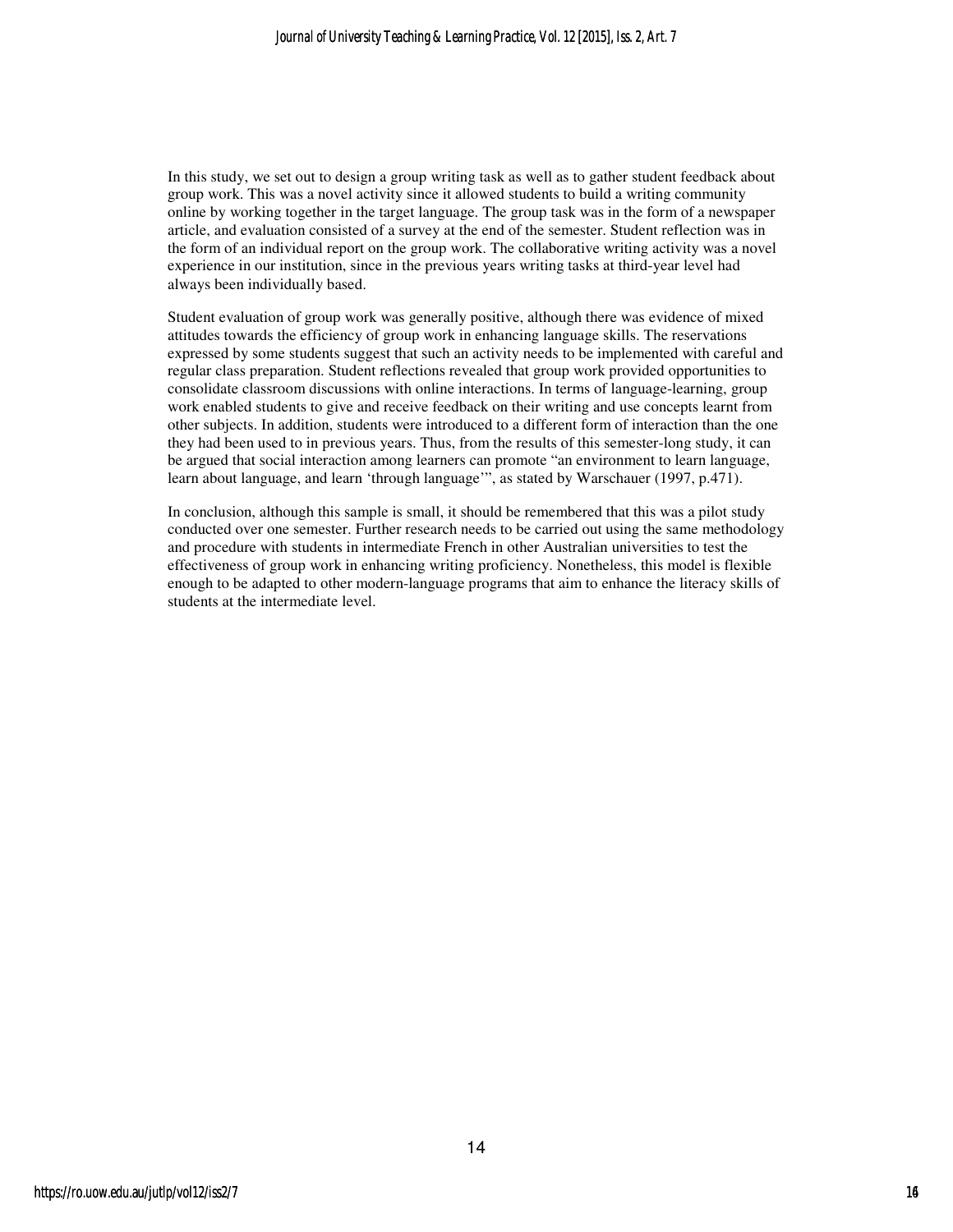## **References**

Allen, H W 2009. A multiple literacies approach to the advanced French writing course. *The French Review*, vol. 83, no. 2, pp. 368-385.

Biggs, J 1985. The role of meta-learning in study processes. *British Journal of Educational Psychology*, vol. 55, pp. 185-212.

Biggs, J 1999. *Teaching for Quality at University*, Society for Research into Higher Education and Open University Press, Buckingham, UK.

Bissoonauth-Bedford, A & Stace, R 2012. Grappling with grammar on a virtual learning platform: the case of first-year French students at the University of Wollongong. *Journal of University Teaching & Learning Practice,* vol. 9, no. 1, pp. 11-18.

Bruner, J 1985. Models of the learner. *Educational Researcher*, vol. 14, no. 6, pp. 5-8.

Chamot, A & O'Malley, M 1987. The cognitive academic language learning approach: A bridge to the mainstream. *TESOL Quarterly*, vol. 21, pp. 227-249.

Chun, D 1994. Using computer networking to facilitate the acquisition of interactive competence. *System*, vol. 22, pp. 17-21.

Cordella, M & Normand-Marconnet, N 2011. Enhancing motivation for writing in a foreign language: Blogging in Spanish and French. In *The Next Step: Introducing the Languages and Cultures Network for Australian Universities*. Selected Proceedings of the Inaugural LCNAU Colloquium, Melbourne, 26-28 September, pp. 237-249.

Cumming, A 2001. Learning to write in a second language: Two decades of research. *International Journal of English Studies*, vol. 1, no. 2, pp. 1-23.

Davin, K J & Donato, R 2013. Student collaboration and teacher-directed classroom dynamic assessment: a complementary pairing. *Foreign Language Annals*, vol. 46, no. 1, pp. 5-22.

Driscoll, M 2000. *Psychology of Learning for Instruction* (2nd ed.), Allyn and Bacon, Boston.

Gibbons, P & Hammond J (eds.) 2001. *Scaffolding: Teaching and learning in language and literacy education*, PETA, Newtown.

Gruba, P 2004. Designing tasks for online collaborative language learning. *Prospect,*, vol. 19, no. 2, pp. 72-80.

Hoban, G, Lefoe, G E, James, B, Curtis, S, Kaidonis, M, Hadi, M, Lipu, S, McHarg C & Collins, R 2004. A web environment linking university teaching strategies with graduate attributes. *Journal of University Teaching & Learning Practice*, vol. 1, no. 1, n.p.

 Hubert, M D 2013. The development of speaking and writing proficiencies in the Spanish language classroom: A case study. *Foreign Language Annals*, vol. 46, no. 1, pp. 88-95.

Jones, H J & Bissoonauth-Bedford, A 2008. Developing a bilingual blog as a platform for language learning in French: A pilot study. *International Conference on Information and Emerging Technologies,* University of Wollongong, 18-21 June, pp. 112-119*.*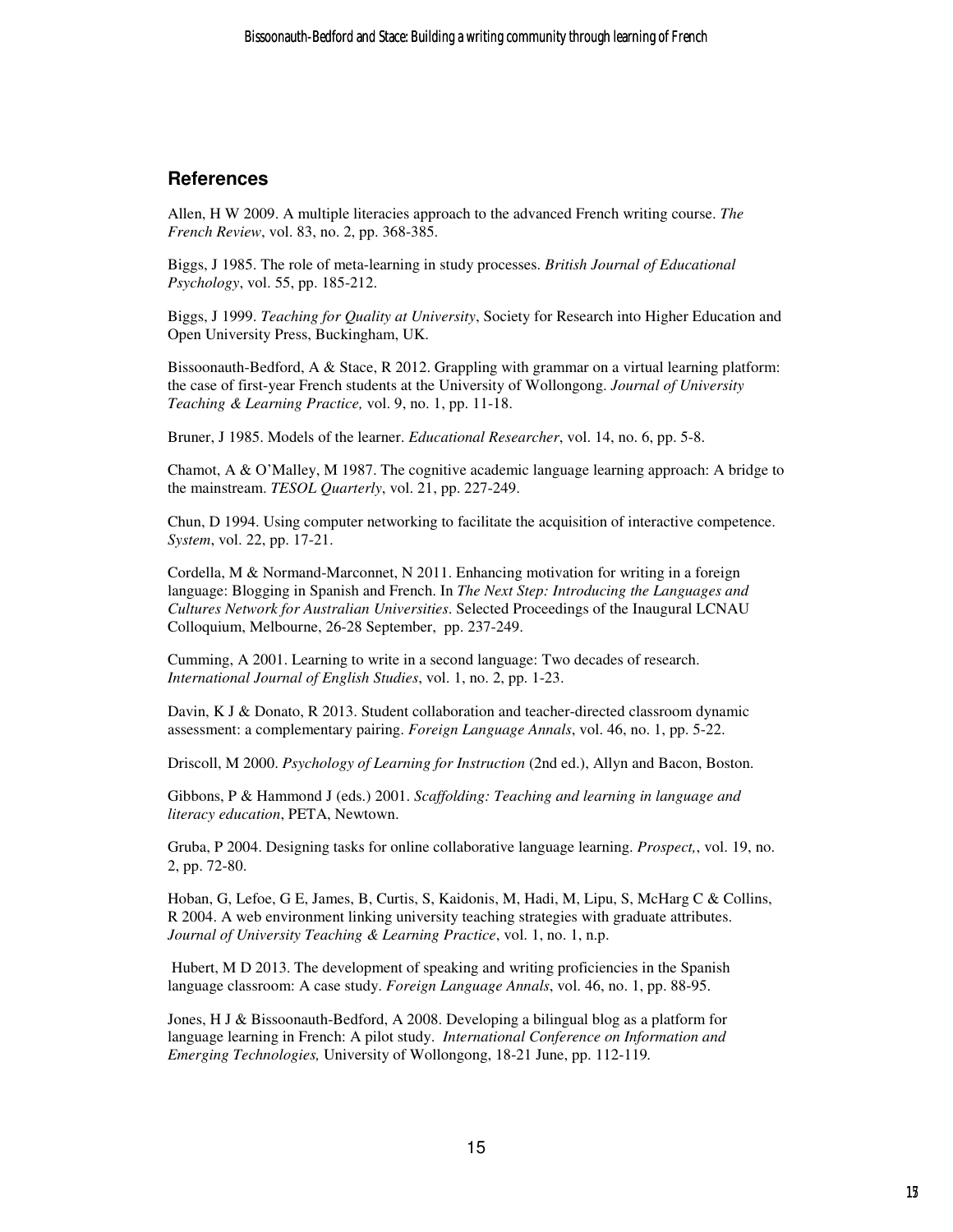Kern, R 1995b. Restructuring classroom interaction with networked computers: Effects on quantity and quality of language production. *Modern Language Journal*, vol. 79, pp. 457-476.

Kern, R 2000. *Literacy and Language Teaching*, Oxford University Press, Oxford.

Kroonenberg, N 1995. The French connection: Public journals for high school students. In Warschauer, M (ed.), *Virtual Connections: Online activities and projects for networking language learners*, Second Language Teaching and Curriculum Centre, University of Hawai'i, Honolulu, pp. 27-29.

Lane, B 2014. Funding tied to four new languages. *The Australian*, 05 February. Viewed 15 February 2014, http://www.theaustralian.com.au/higher-education/funding-tied-to-four-newlanguages/story-e6frgcjx-1226817929778#.

Laurillard, D 2009. The pedagogical challenge to collaborative technologies. *Computer-Supported Collaborative Learning*, vol. 4, pp. 5-20.

Macaro, E 2001. *Learning Strategies in Foreign and Second Language Classrooms*, Continuum, London and New York.

Moran, C 1991. We write but do we read? *Computers and Composition*, **8**: 51-56.

Peregoy, S & Boyle, O 1997. *Reading, Creating and Learning in ESL: A resource book for K-8 teachers* (2nd ed.), Longman, New York.

Sproull, L & Kiesler, S 1991. *Connections: New Ways of Working in the Networked Organisation*, MIT Press, Cambridge, MA.

Storch, N 2005. Collaborative writing: Product, process, and student' reflections. *Journal of Second Language Writing*, no. 14, pp. 153-173.

Storch, N 2011. Collaborative writing in L2 contexts: Processes, outcomes, and future directions. *Annual Review of Applied Linguistics*, vol. 31, pp. 275-288.

Sullivan, N & Pratt, E 1996. A comparative study of two ESL writing environments: A computerassisted classroom and a traditional oral classroom. *System*, vol. 24, pp. 1-14.

Vygotsky, L S 1962. *Thought and Language*. MIT Press, Cambridge, MA.

Vygotsky, L S 1978. *Mind in Society: The development of higher psychological processes*. Harvard University Press, Cambridge, MA.

Warschauer, M 1996a. Comparing face-to-face and electronic communication in the second language classroom. *CALICO Journal*, vol. 13, pp. 7-26.

Warschauer, M 1997. Computer-Mediated Collaborative learning: Theory and Practice. *Modern Language Journal*, vol. 81, no. 4, pp. 470-481.

Weisband, S P 1992. Group discussion and first advocacy effects in computer-mediated and faceto-face decision making groups. *Organizational Behavior and Human Decision Processes*, vol. 53, pp. 352-380.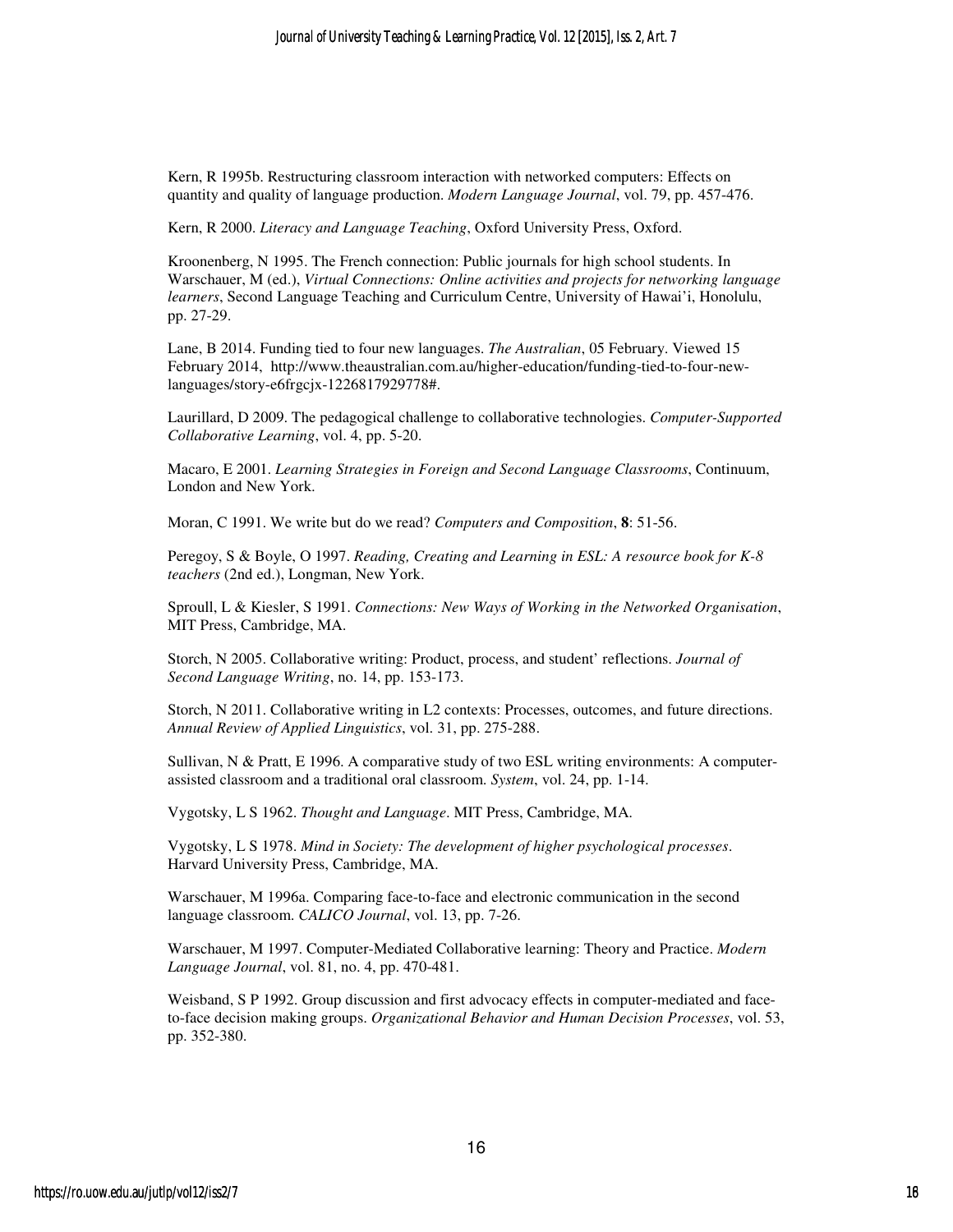Wells, G 1990. Creating the conditions to encourage literate thinking. *Educational Leadership*, vol. 47, pp. 13-17.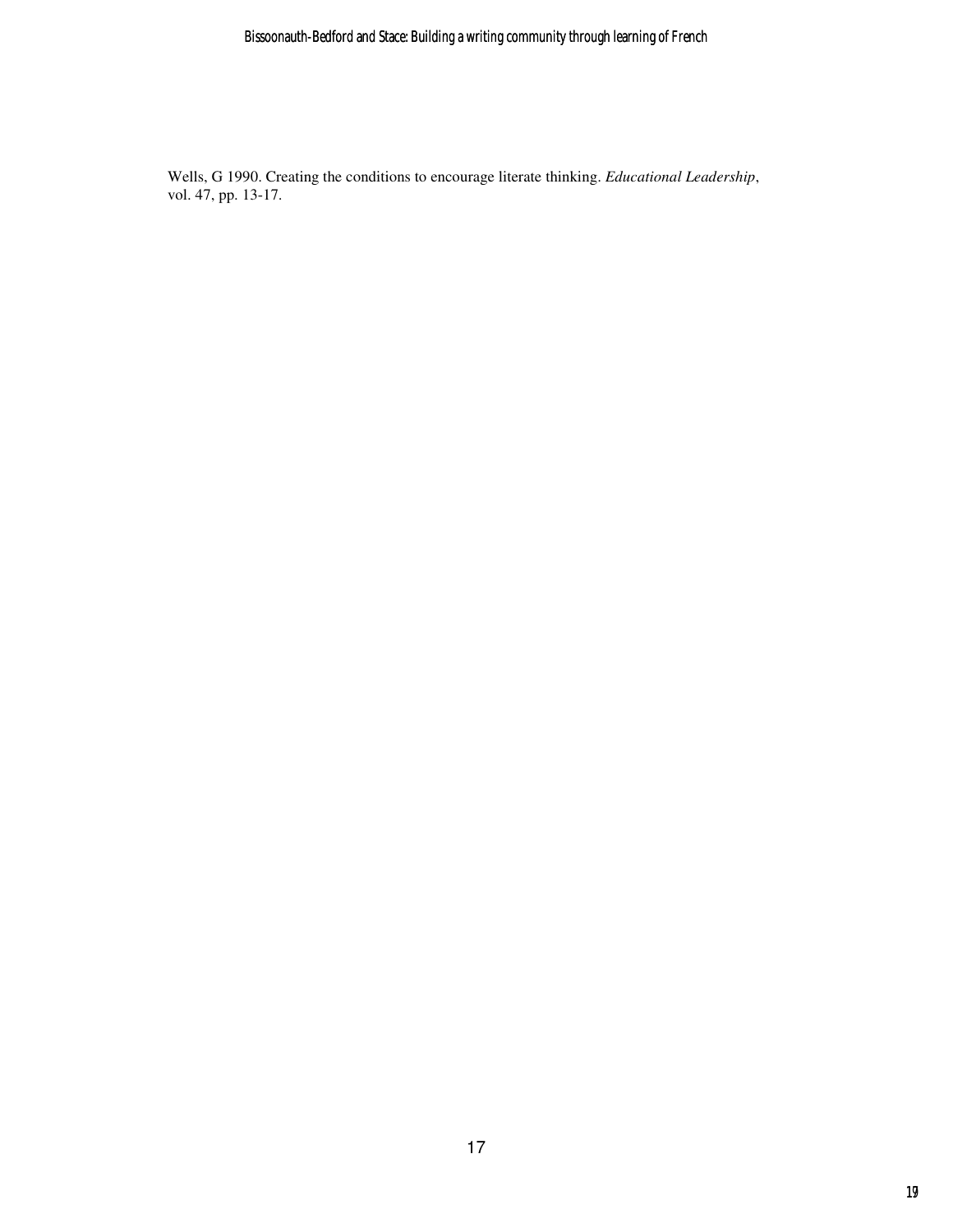## Appendix 1

#### *Fren351 Written Assignment (weighting 15%) to hand in week 7 on Thursday 18 April in class*

**1. Rédaction 1 (approx. 600 words)** (**weighting 10%**) is a creative writing exercise in the form of a newspaper article (**in French**) to be carried out in groups. Each group is required to keep an online Story Forum (in English or French) which is housed in Moodle to show their work in progress. The Group Forum should include written records of interactions, discussions, decisions, and content development. The tutor will check the Forums on a regular basis to follow progression and make comments, if necessary.

#### *Rédaction1 (environ 600 mots)*

#### *Une dizaine d'années plus tard…*

Ali a gardé avec lui 'l'enfant de sous le pont' et il a pris soin d'elle. Un(e) journaliste découvre toute l'histoire et la raconte. Il/Elle explique aussi en quoi et pourquoi la vie d'Ali a changé: responsabilités qui l'amènent à cesser de boire, à trouver plus d'argent, un toit pour la petite fille ainsi qu'une certaine dignité humaine…

En groupe écrivez un article structuré en le présentant avec un titre, un chapeau et des sous titres pour chaque partie de votre histoire. Vous pouvez intégrer des témoignages d'Ali ou d'autres personnes dans votre histoire, si vous le souhaitez.



#### **2. Individual Report (approx. 300 words) (weighting 5%)**

The individual report (rapport individuel) is a reflective summary based on group activities of Rédaction 1 and will be in **French**. Students can refer to the Group Forum discussions for this report. The report may include for example: how students went about their writing in groups, decisions made by the student and what lessons were learnt in the process.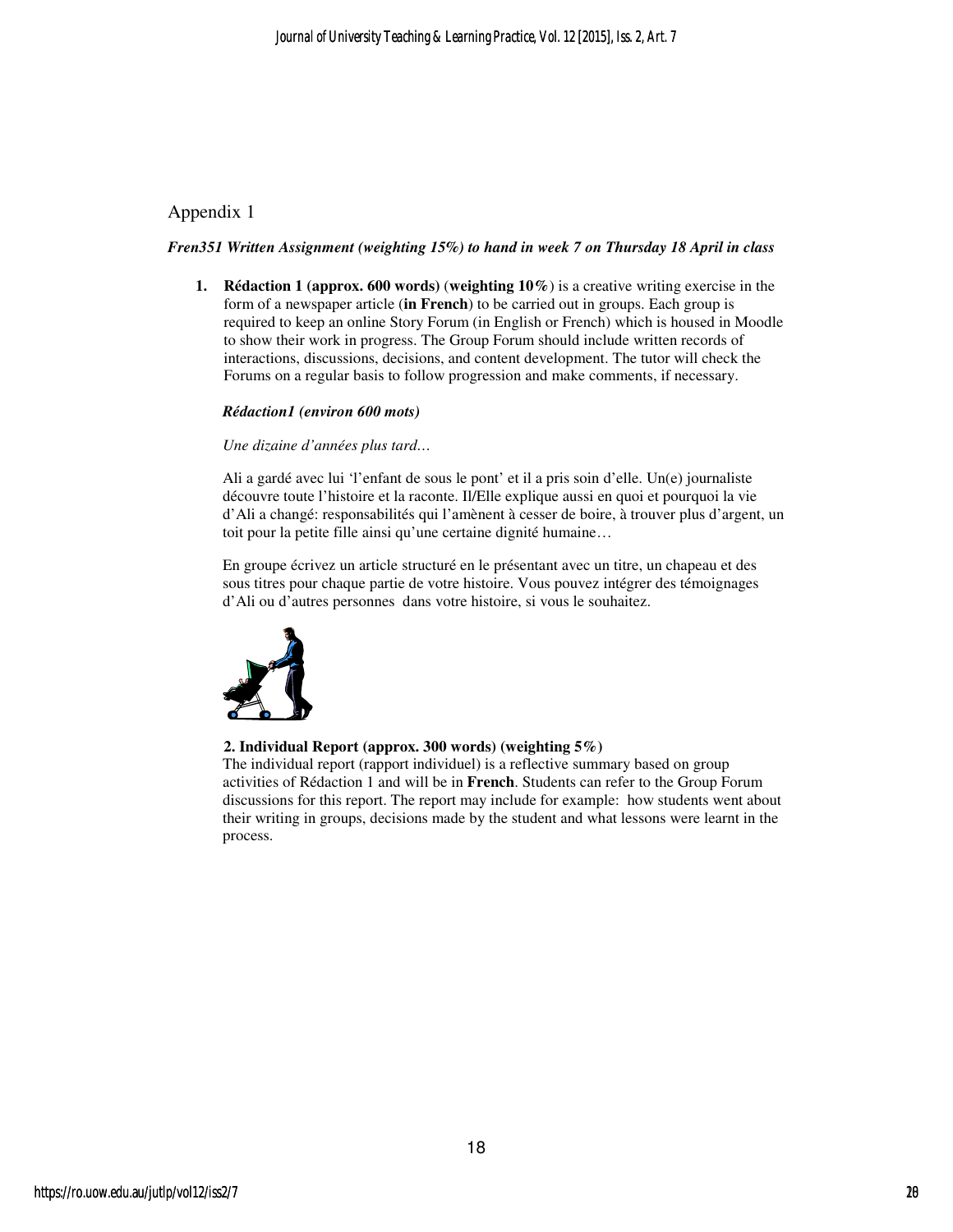### Appendix 2

#### *End of semester Evaluation*

Program of Study (Major): Name (Optional):

1. How do you evaluate your language skills in French after this first semester?

| $l$ = weak | $5 =$ excellent |               |                         |                |   |
|------------|-----------------|---------------|-------------------------|----------------|---|
| Writing    | 1               | 2             | - 3                     | $\overline{4}$ |   |
| Speaking   | 1               | 2             | $\overline{\mathbf{3}}$ | $\overline{4}$ | 5 |
| Grammar    |                 | $\mathcal{L}$ | $\mathcal{E}$           | 4              | 5 |

2. How do you judge your level of confidence in writing in French? Please rank on a scale of 0 to 4 with  $0 = \text{`no improvement' and } 4 = \text{`very good improvement'}.$ 

0: no improvement

- 1: little improvement
- 2: average improvement
- 3: good improvement
- 4: very good improvement

3. Which of these items below, in your view, assisted in your learning of French this session? Please rank them on a scale of 1 to 5 with  $1 =$  least helpful and  $5 =$  most helpful.

 $1 =$  least useful  $5 =$  most useful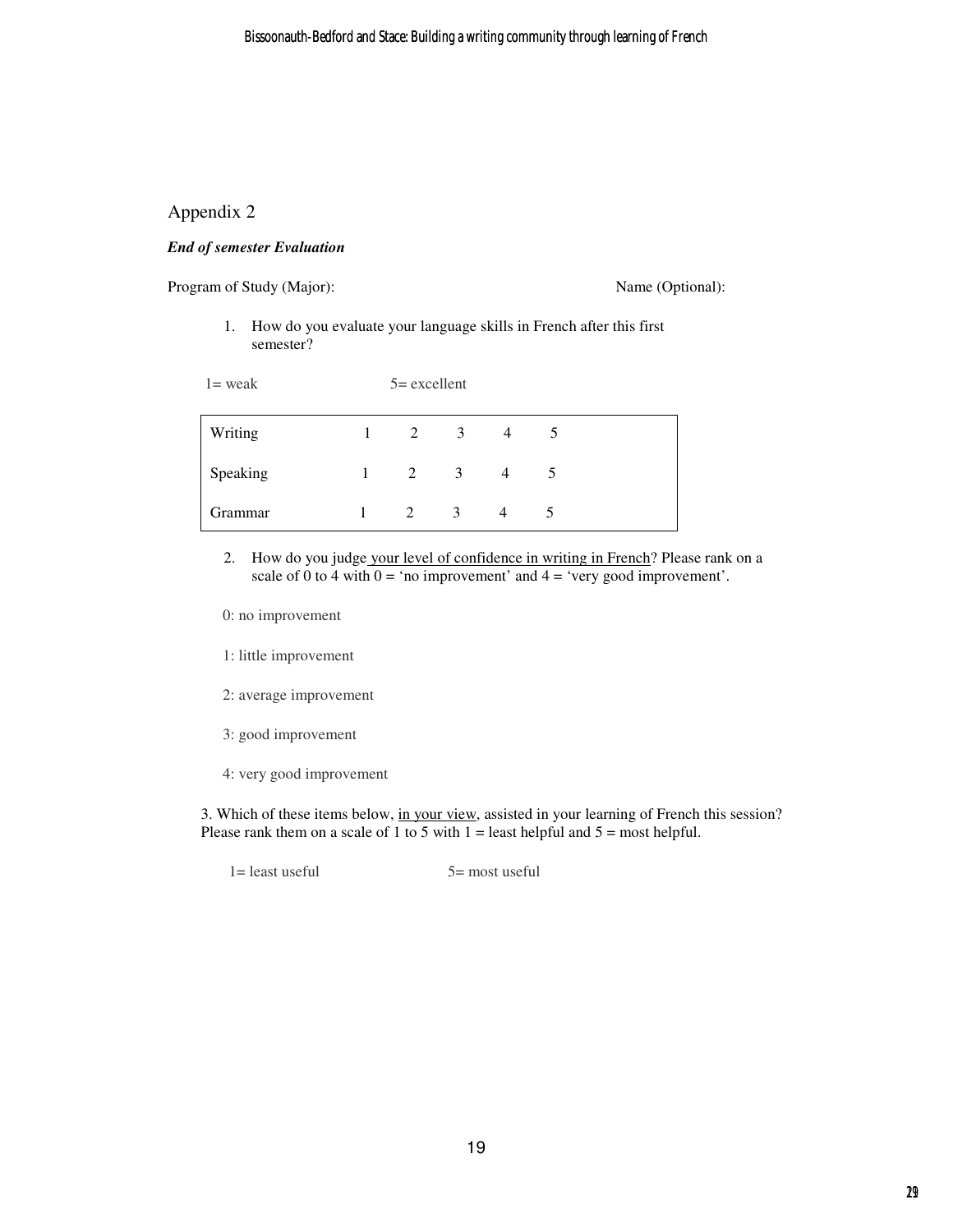| Rédaction de groupe            |   | 2              | 3                       | 4              |   |
|--------------------------------|---|----------------|-------------------------|----------------|---|
| Reflective summary             |   | $1 \t 2$       | $\overline{\mathbf{3}}$ | $\overline{4}$ | 5 |
| <b>Translation into French</b> | 1 | $\overline{2}$ | 3                       |                |   |
| Grammar revision & practice    |   | $\overline{2}$ | 3                       | 4              |   |
| Weekly Oral conversation       |   | 2              | 3                       | 4              | 5 |

Merci beaucoup et bonnes vacances!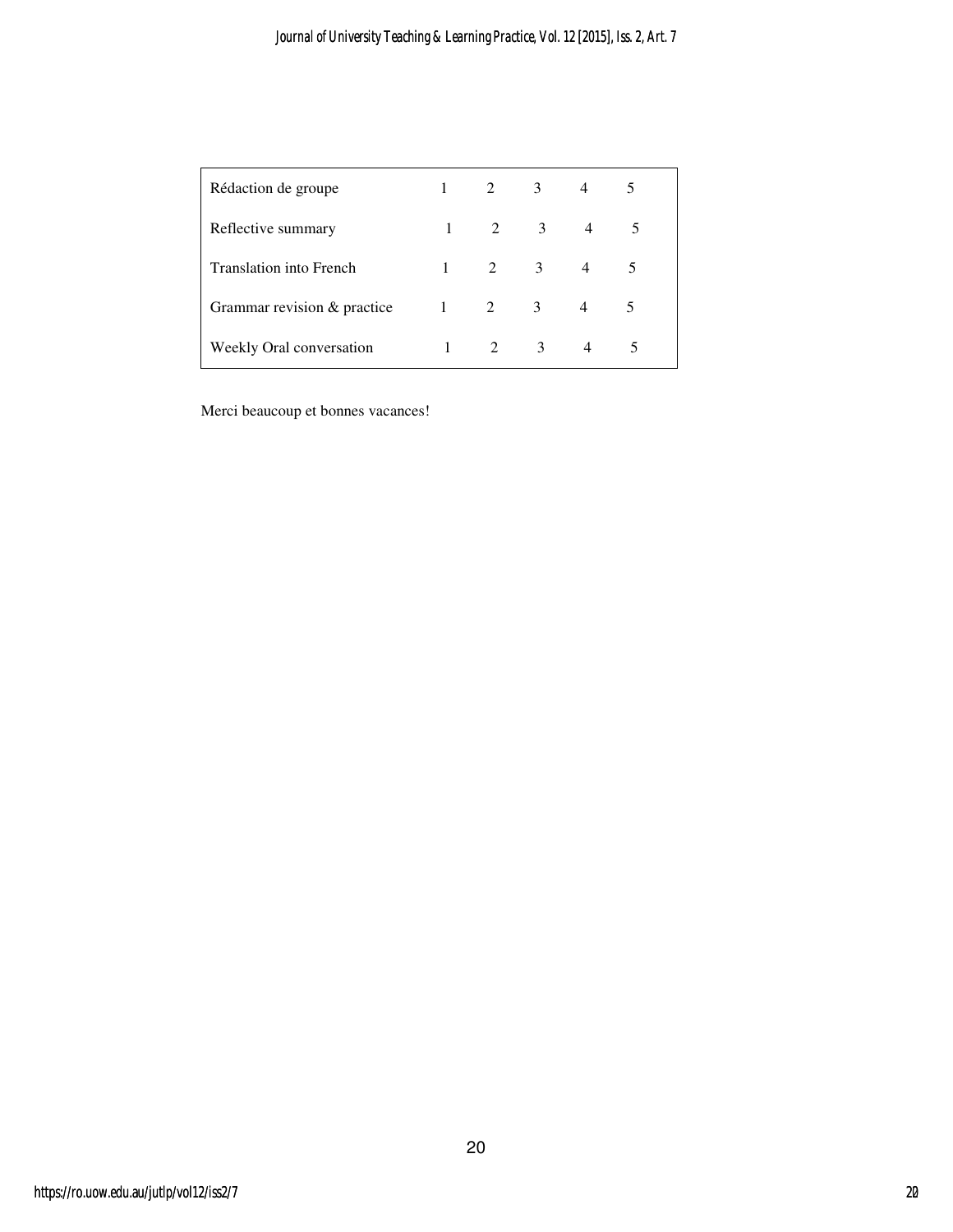#### Appendix 3

### GROUP SETTINGS IN MOODLE

Making activities and resources available to groups of students in Moodle is a multi-step process. There are two components: the group and the grouping. A group is a set of *n* students. A grouping is a set of *n* groups, so a grouping could consist of one group, two groups or many groups. To establish groups with random membership from the student cohort, the process shown in Figure 1 below was used. This divides the student membership into as many groups of three students as can be made while using a letter-naming convention – Naming scheme = Group @ creates letter groups, so Group A, Group B etc.

| Auto-create groups                    |                                         |
|---------------------------------------|-----------------------------------------|
| <b>Auto-create groups</b>             |                                         |
| Select members from role              | Student                                 |
| Specify                               | Members per group $\blacktriangleright$ |
| Group/member count <sup>*</sup> 3     |                                         |
| Prevent last small group <sup>*</sup> |                                         |
| Allocate members <sup>*</sup>         | Randomly                                |
| Naming scheme <sup>*</sup> <b>■</b>   | Group @                                 |
| Create in grouping                    | No                                      |
| Grouping name                         |                                         |
|                                       | $\Gamma$ iouro 1                        |

Figure 1

As Moodle uses groupings to allocate students to activities, groupings then needed to be created using the process shown in Figure 2, and groups were added to the grouping using the process shown in Figure 3.

| <b>Create grouping</b>      |                                                                                                                            |
|-----------------------------|----------------------------------------------------------------------------------------------------------------------------|
| General                     |                                                                                                                            |
| Grouping name <sup>**</sup> |                                                                                                                            |
| Grouping description        | 28 16<br>io<br>$100 - 124$<br>÷<br>÷.<br>Font family<br>$\sim$<br>Paragraph<br>Font size                                   |
|                             | $I$ $\underline{U}$ and $x_i$ $x^i$ $\equiv$ $\equiv$ $\equiv$ $\sqrt{2 \ln \ln  A \cdot \frac{dy}{dx}}$ .<br>$FT$ T4<br>B |
|                             | 拒有理 の後の<br>图 日 位因 ひ 国<br><b>HTML</b>                                                                                       |
|                             |                                                                                                                            |
|                             |                                                                                                                            |

Figure 2